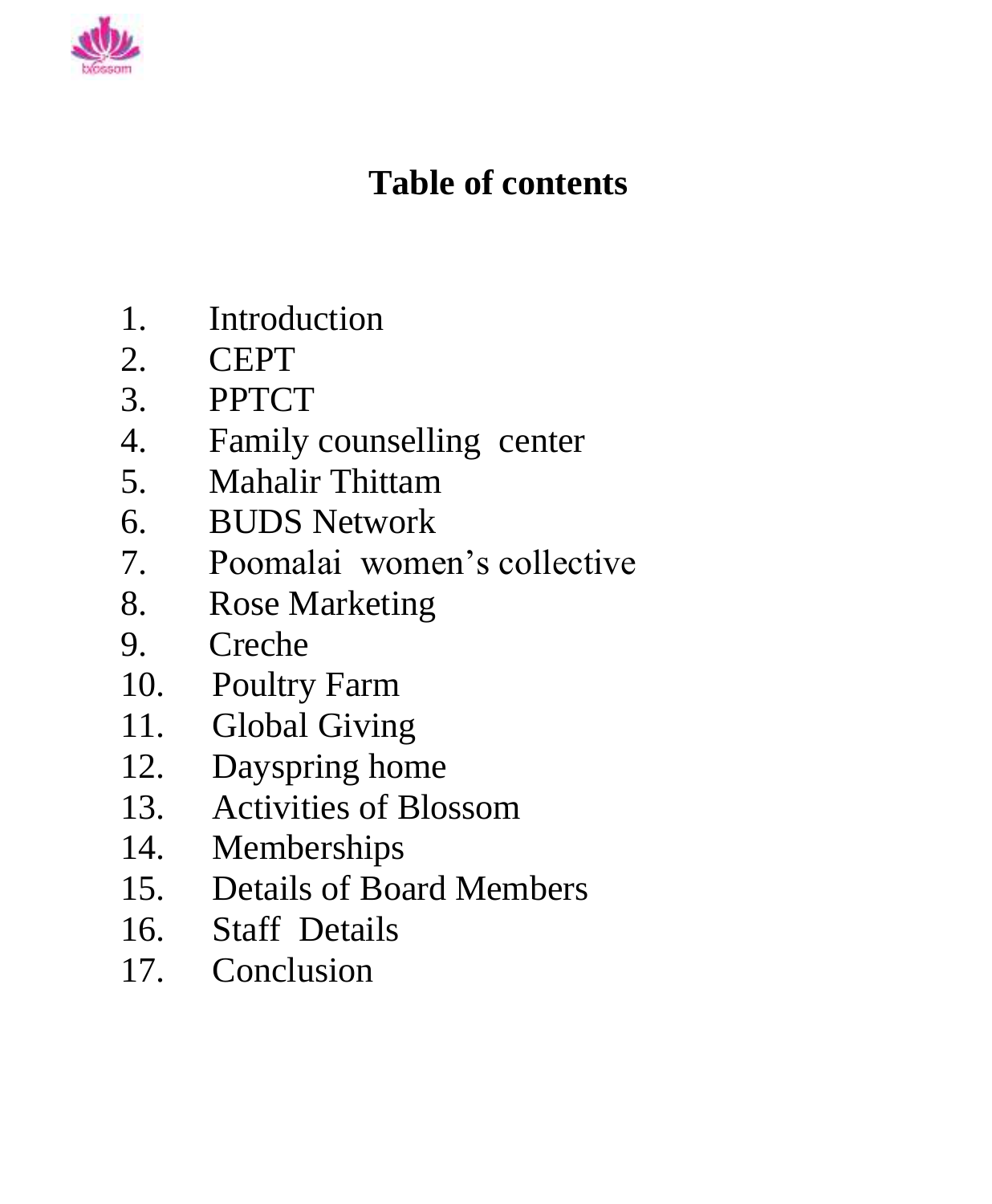

#### **Introduction**

We are happy to launch the  $18<sup>th</sup>$  year of existence. The past years have enriched us with wide range of experience and expertise. Blossom identified the existing and emerging needs of the local people and responded to them in its own way.

Blossom supports communities by using rapport building strategies with community based organizations and stakeholders in



society. Blossom's success is due to the dedication of its staff, responding effectively to the community's needs. Many institutions and individuals contributed to the development of Blossom. It is time to recall all of them and thank them for their co-operation, involvement, guidance and support.

My sincere acknowledgement to all corporate and individual donors for caring the activities of Blossom throughout the year. I also extend my thanks to the Central and State Government Departments, Panchayat Presidents, NGOs, CBOs, Networks, Banks and all other stakeholders in fulfilling our commitments

While I am extremely happy that we have reached our targets for the year 2010-11, there are areas which we need to focus on more and I look forward to your everlasting support in upcoming years to come to fulfill our dreams.

Director & Managing Trustee: T.Mercy Annapoorani

9. Nevergthung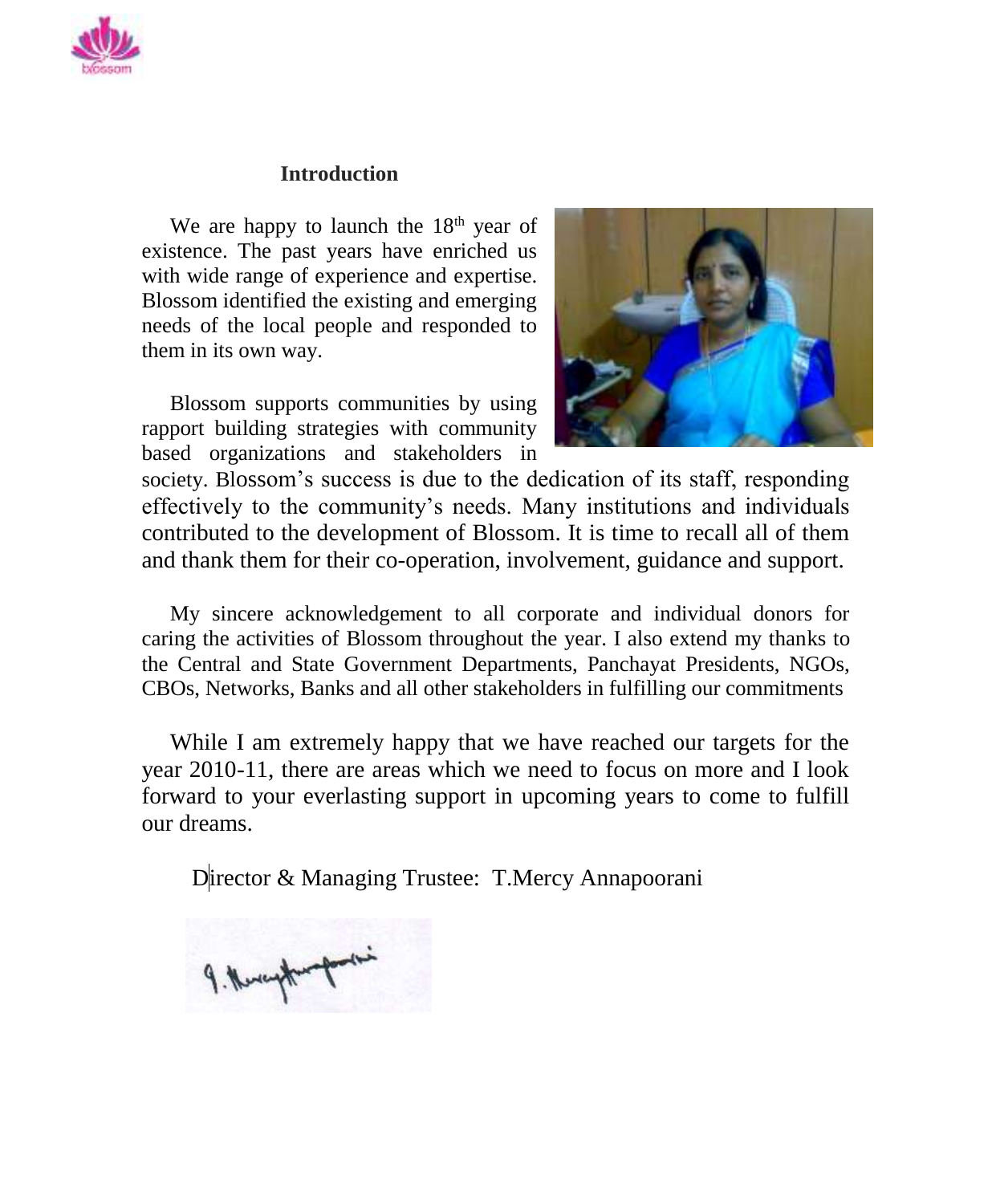

### **Vision**

"Blossoming of Power in every individual" to reinforce Community Development.

### **Mission**

"To facilitate a process where marginalized groups can become self sufficient in improving their health, environmental, economic and social needs. To achieve this by working in partnership with other development actors in the spirit of Art, Culture and Human Development".

### **Project Sites**

 Blossom implements its projects in all the blocks of the Virudhunagar, Madurai and Kancheepuram district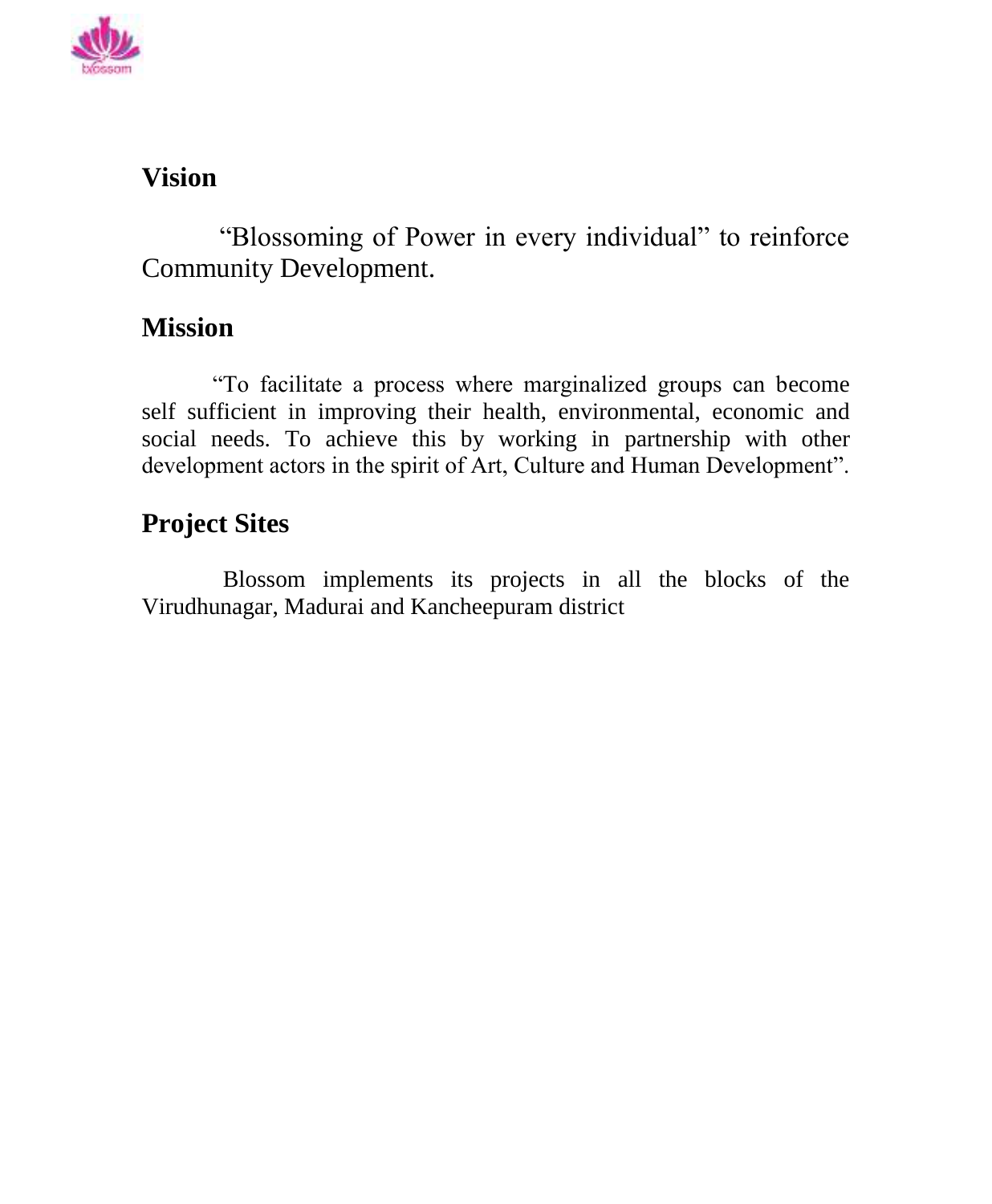

### **Report of activities 2010-11**

### **Campaign for Education, Prevention & Treatment for TB (CEPT)**

Blossom implements the CEPT (TB) project in all 11 blocks of Virudhunagar District.

#### **Bench Mark Survey**

As per the project plan, the Bench mark survey was conducted in the month of April 2010, in both the existing and new areas of CEPT. It helped us to formulate the plans and strategy for future implementation.

#### **TB Symptomatic persons Referral and Tested Awareness Meeting Held**



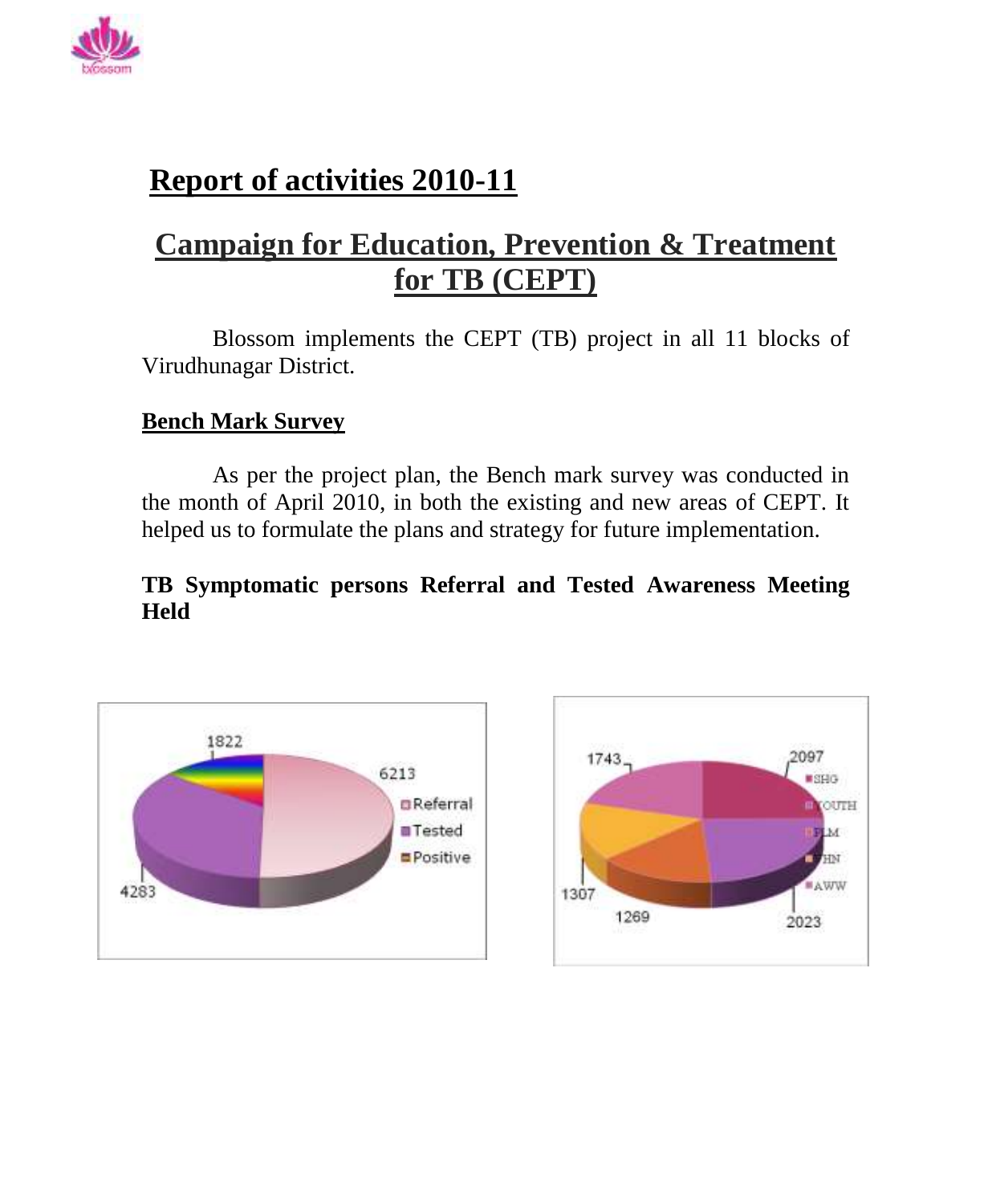

#### **Educlowns Campaigns in the target villages &Mobile Exhibition and Booth Display.**

Eleven Edu-Clowns Campaigns were enacted. The integration of Edu clowns theatre drama, Mobile Booth and Exhibition enhanced the effectiveness of the overall Campaign. This proved to be helpful to the government health workers also.



#### **Live Telecast Cable TV**

 A total number of nine live telecast programmes were arranged during this period. More than 1, 07,800 people have been reached out and benefited. *351* phone calls were received during the programme and around *270* calls were followed up.

#### **Observation of World TB day**

BLOSSOM CEPT project observed World TB Day on 24.03.2011.

I have been well taken care of, and inspired by this organization of women. Today they exceeded my expectations, spreading awareness of the prevalence of TB, how to prevent the disease, where to seek medical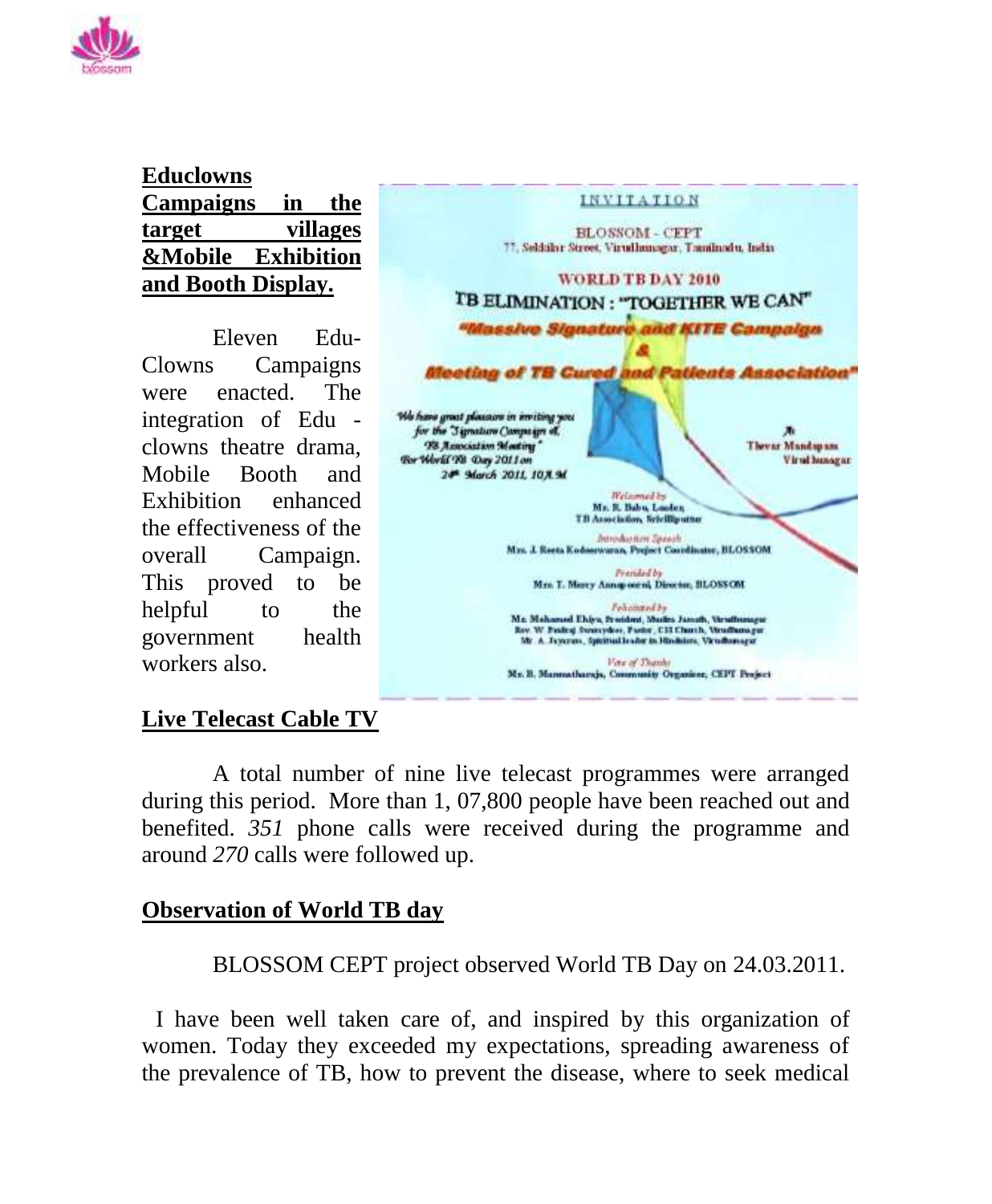

treatment, and how to cure TB once it's contracted. The community's response was also enthusiastic and all representatives at Blossom felt they gave their best efforts in executing "World TB Day 2011". The Volunteer from America who witnessed the programme.

#### **Awareness Meetings for different stake holders**

During this one year period, 674 meetings were conducted to sensitize different kinds of stakeholders, a total of 16,115 persons were sensitized on TB/DOTS messages, jointly with the local TB officials and workers at the rural and urban areas. As a result of the awareness meetings there is an increase in the number of identification of TB positive persons, DOTS providers, unpaid volunteers and better services from the Government hospitals and Primary Health centers.

**New TB Patients Identified Cured TB Patients**



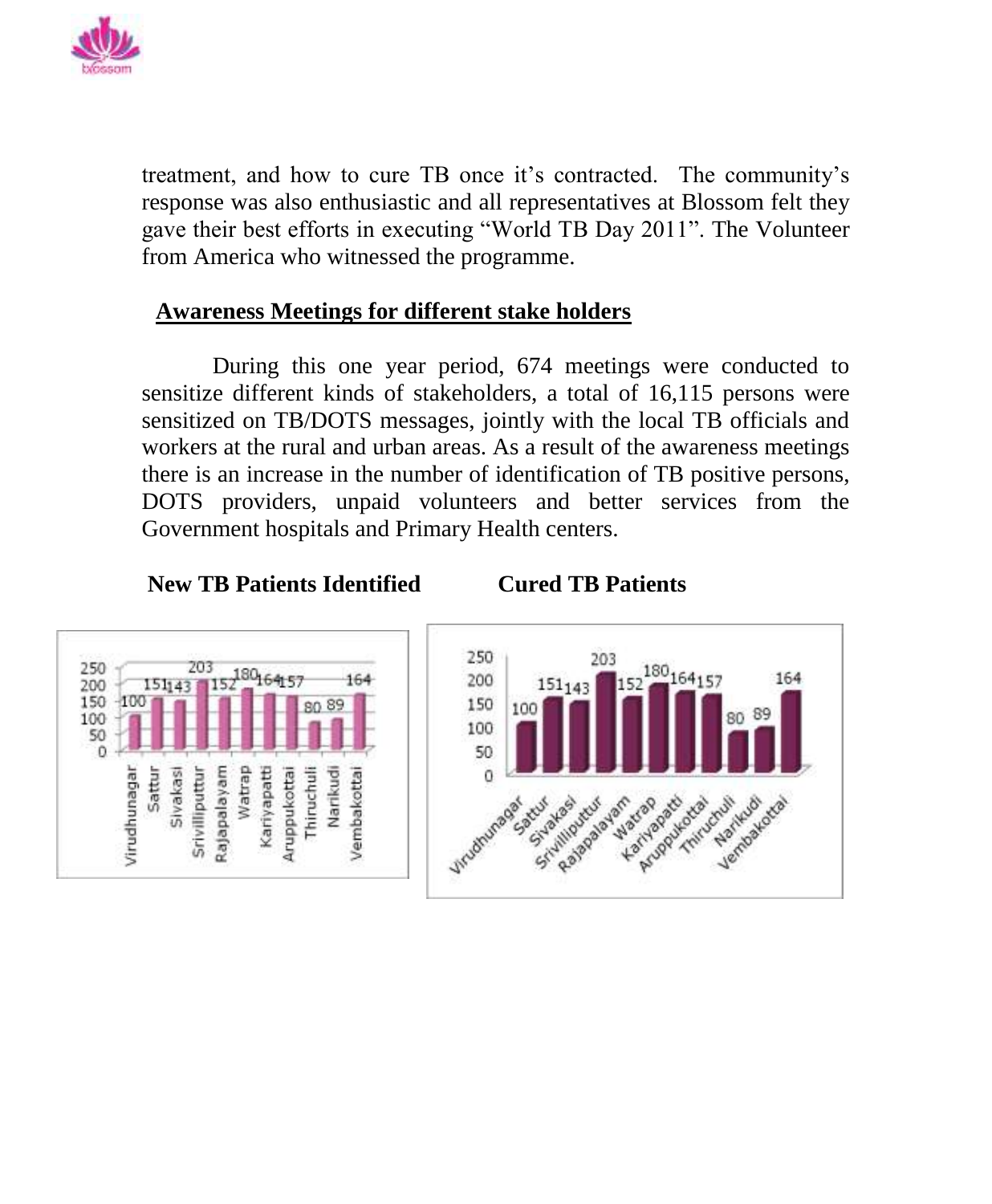

#### **World TB Day Function TB Review Meeting**



 **Achievements**

#### **1.IEC (Information, Education, Communication) through temple priest**

Our aim is to transmit key information on TB, so that people with symptoms get a diagnosis and start the treatment as soon as possible. It is

essential that the information reaches even the most remote area. The information is transmitted through a cover that enumerates TB's symptoms, different methods of treatment available and the place to get the appropriate treatment. The covers are distributed in temples, a strategic place to raise awareness.

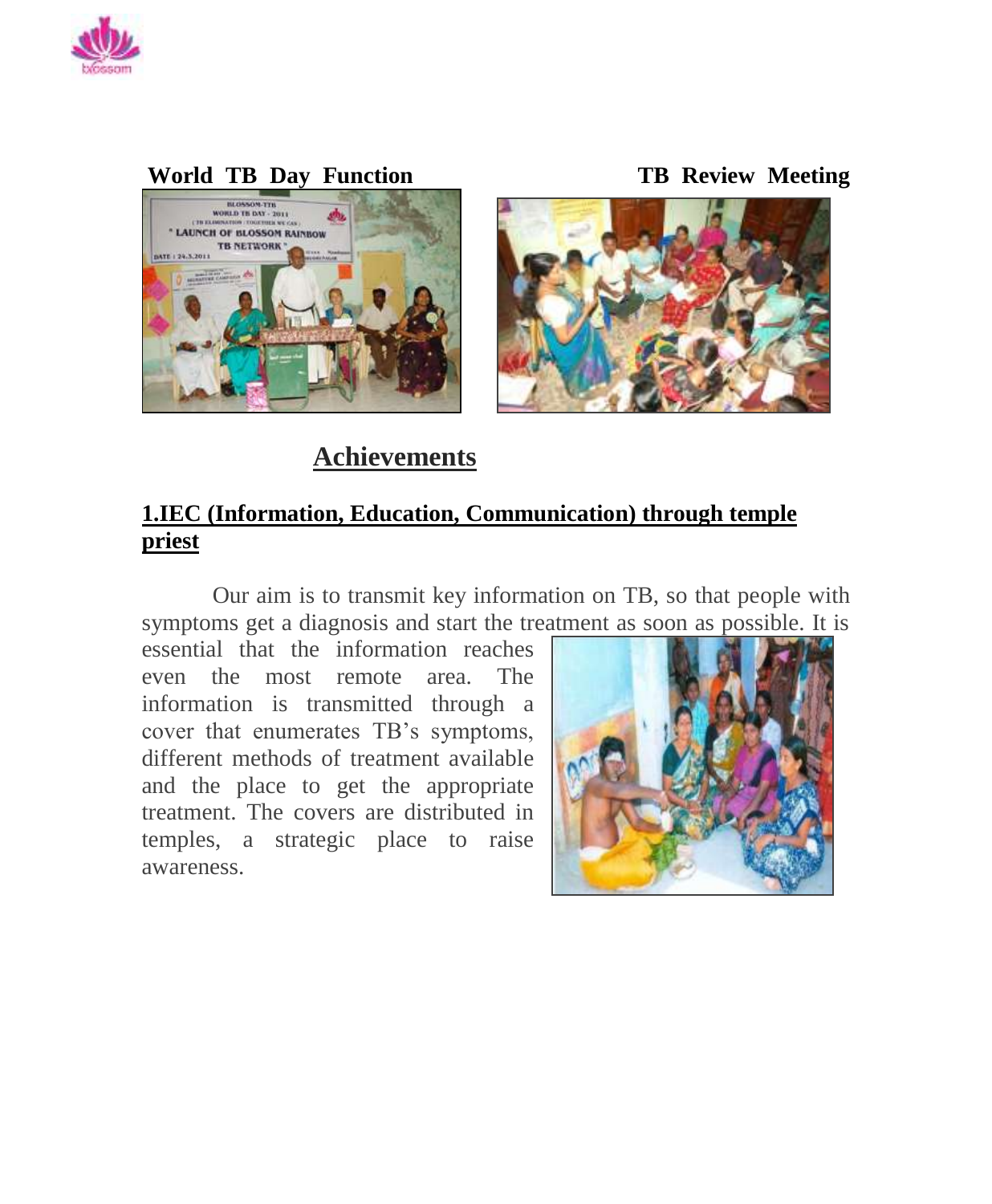

### **2.Rainbow TB Association**

The Rainbow TB Association was launched in the year 2009 in Virudhunagar District, with a view to allow the members of the



Association to express their feelings freely and to exercise their rights during the treatment. Each block in Virudhunagar District has created a local TB Association and holds monthly meetings to generate awareness. Totally 11 local TB Associations have been formed.

### **Objectives:**

- $\bullet$  To carry out activities to ensure the rights & dignity of the patients.
- \* To educate the Health Service Providers to ensure justice, rights and dignified streatment behavior to the people with illness.
- $\div$  To create awareness on various government schemes, provisions, facilities available for patients.
- \* To organize debates on policies and programs of the government on health in general and for the patients in particular.
- To supplement and complement government initiatives to enforce patient friendly law policy and programs.
- To open and manage "Patients problems redressed forum" at various levels and help them to redress their grievances in an appropriate manner.
- To take up right-based advocacy to ensure the rights of the patient.
- To make sure, special health services are provided for special needy groups.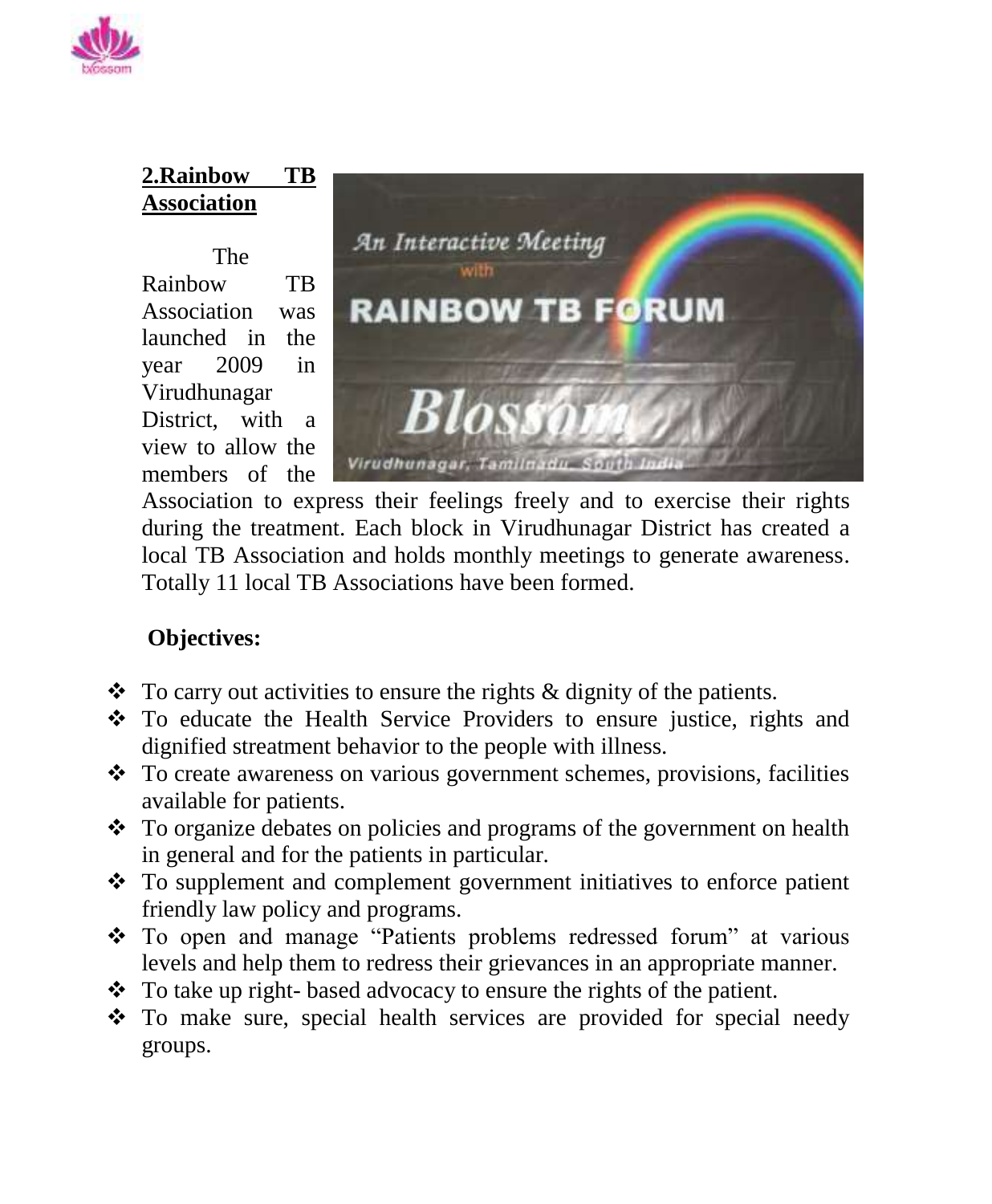

#### **3. Distribution of Vehicles to project staff members**

In order to ensure the TB patients receive timely services from Blossom Outreach Workers, one project coordinator and eleven community organizers have been provided with two wheelers like TVS XL Super Heavy Duty. All women community organizers will be benefited as they will be able to reach every place/village/rural area so that every TB patient can be taken care of. A total of 12 staff members use the two wheeler



------------------------------------------------------------------s

### **Prevention of Parent to Child Transmission of HIV**

#### **Introduction**

The PPTCT (Prevention of Parent to Child Transmission of HIV/AIDS Project) Project provides support to HIV-positive pregnant women in preventing the transmission of HIV/AIDS to their unborn child. We work in six blocks of Virudhunagar District.

### **Prevention**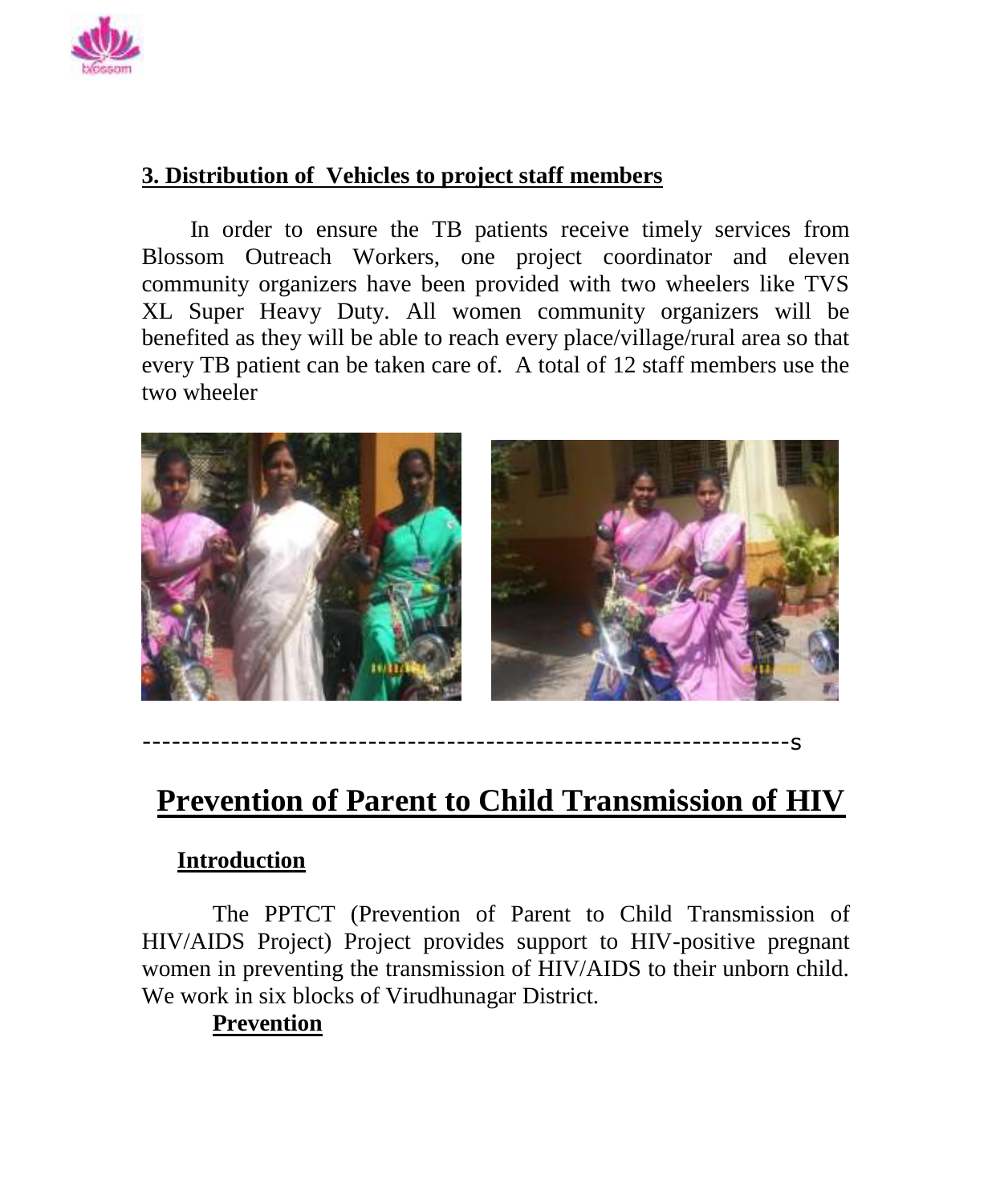

BLOSSOM provides prevention and care for reproductive women and their families. The PPTCT contains the following methods:s 1.Primary prevention 2.Family planning 3.Voluntary counseling 4.Confidential testing 5.ART prophylaxis 6.Counselling for breast feeding **Alliance** 





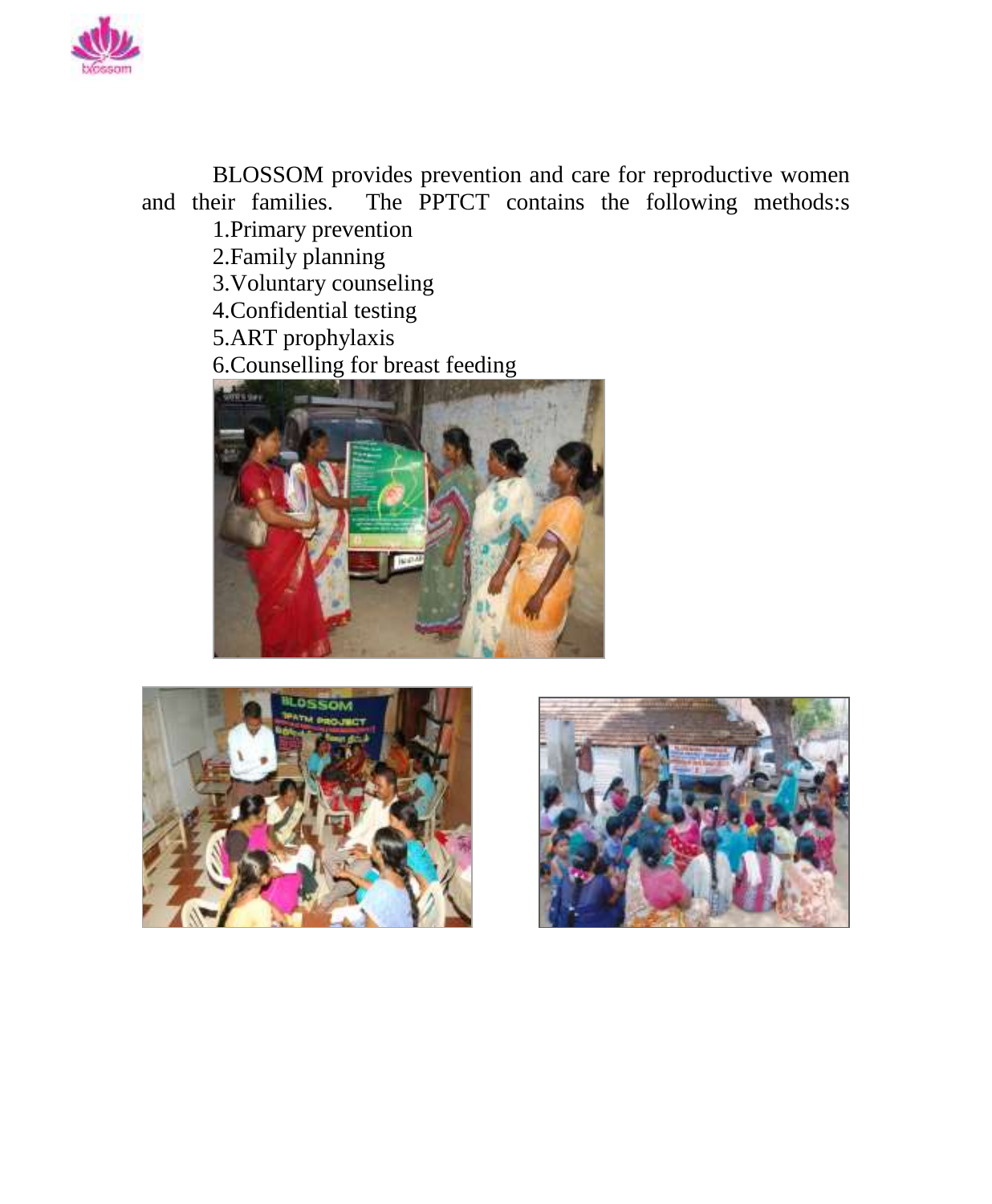

#### **Awareness programmes:**

Awareness meetings were conducted to HIV/AIDS and TB patients.

| S.No.            | <b>Activities</b>                             | <b>Beneficiaries</b> |
|------------------|-----------------------------------------------|----------------------|
| 1.               | No. of ANC mothers mobilized to hospital      | 3316                 |
| 2.               | No. of mothers tested                         | 2560                 |
| 3.               | No. of mothers found HIV positive             | 21                   |
| $\overline{4}$ . | No. of spouses referred to hospital           | 1617                 |
| 5.               | No. of spouses tested                         | 949                  |
| 6.               | No. of spouses found HIV positive             | 15                   |
| 7.               | No. of institutional delivery                 | 18                   |
| 8.               | No. of mothers given Nevirapin                | 18                   |
| 9.               | No. of babies given Nevirapin                 | 18                   |
| 10.              | No. of babies tested at 18 months             | 13                   |
| 11.              | No. of babies found HIV negative at 18 months | 13                   |
| 12.              | No. of babies found HIV positive at 18 months | $\theta$             |
| 13.              | No. of person tested at VCTC                  | 1138                 |
| 14.              | No. of Houses/families visited                | 974                  |
| 15.              | No. of cases referred to STD                  | 470                  |
| 16.              | No. of cases referred to ART                  | 255                  |
| 17               | No. of condom distributed                     | 8000                 |

A total no of 5000 people got sensitized.



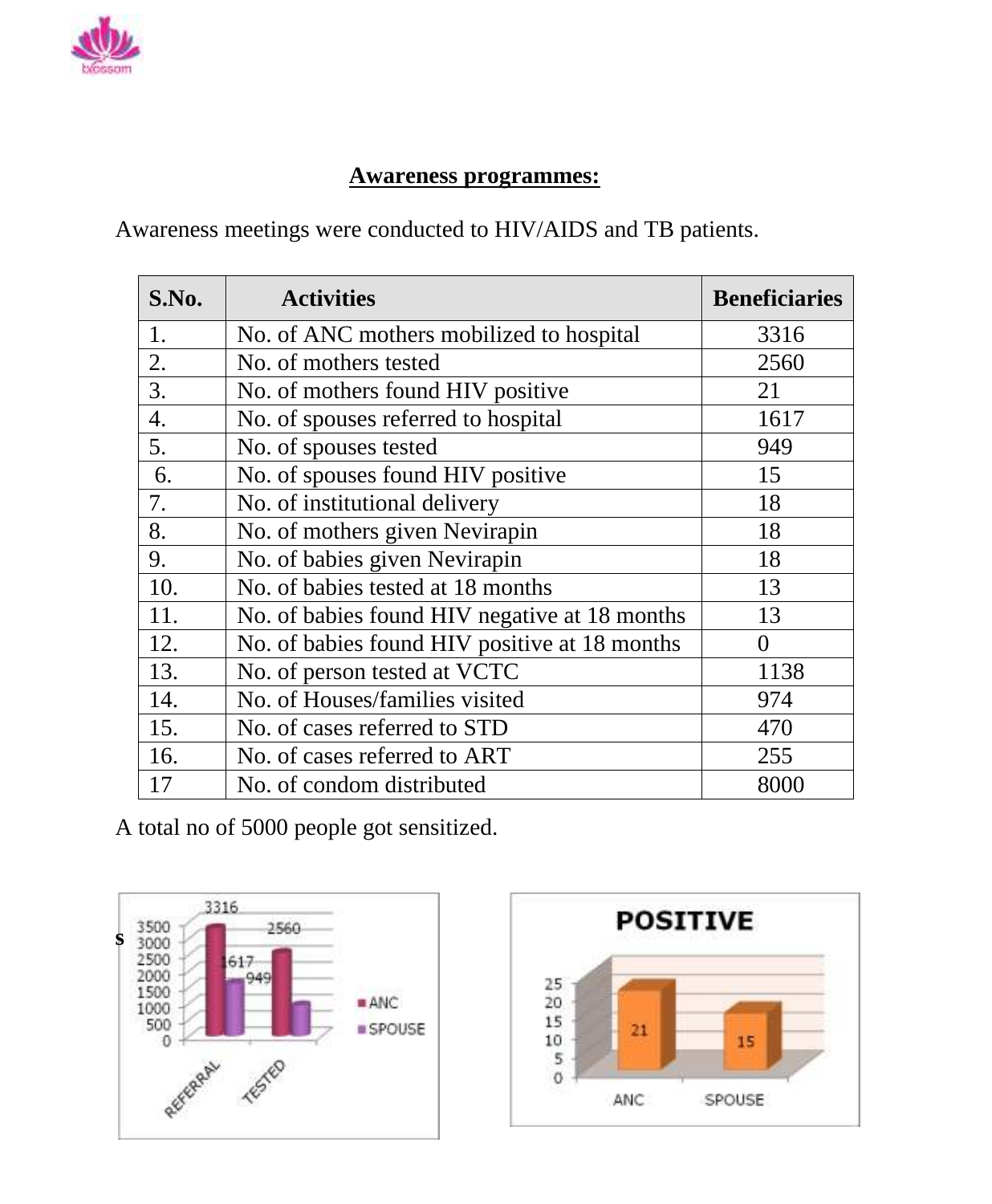

#### **The number of participants who benefited from different activities during 2010 – 2011**

| S.No. | <b>Particulars</b>               | <b>Number</b><br>of<br><b>Meetings</b> | Number of<br>participants |
|-------|----------------------------------|----------------------------------------|---------------------------|
|       | <b>General Community Meeting</b> |                                        | 615                       |
|       | <b>Support Group Meeting</b>     |                                        | 298                       |

### **------------------------------------------------------------**

### **FAMILY COUNSELLING CENTRE**

The FCC (Family Counseling Centre) project was initiated in 1999 to protect the interest and rights of women and children. BLOSSOM offers psychological, social, moral, education & supports to the family members. The FCC project is aided by the Central Social Welfare Board, New Delhi.

#### **Activities:**

- ❖ Provided Pre marital and marital counselling for needy people
- Conducted counselling awareness programme for schools and college students.
- Conducted the training on Peer Counselling for Adolescents.
- Conducted one day training on Counselling Skills and Approaches for Women Police Personnel's.

#### **Women Advisory Centre**

The Women Advisory centre coordinates its work with the Collectorate in Virudhunagar. The committee consists of a Solicitor, Inspector of Police, District Social Welfare Officer, Counsellor and a BLOSSOM FCC counsellor.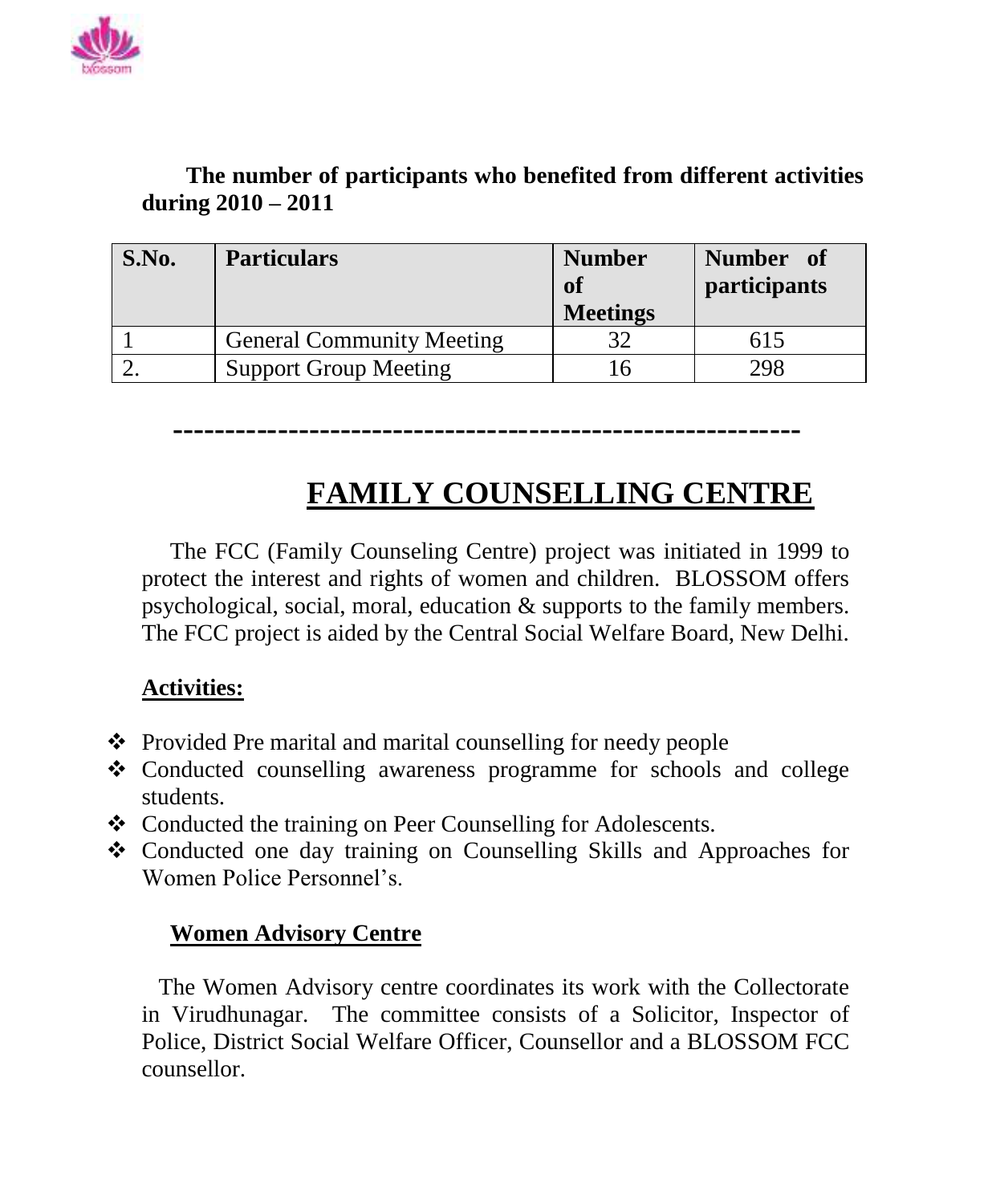



#### **FAMILY COUNSELLING CENTER YEARLY REPORT FOR THE PERIOD OF**

#### **April 2010 to March 2011**

#### **Type of Cases Deals with**

- 1) Marital problem- 236
- 2) Love affair Problem 004
- 3) Financial Problem- 009
- 4) Family member problem 012
- 5) Economic problem- 018
- 6) Unemployment Problem- 014
- 7) Neighborhood Problem- 001
- 8) Psychological problem- 003
- 9) Educational problem 020
- 10) Old age problem- 004
- 11) Legal Problem- 002
- 12) Dowry 003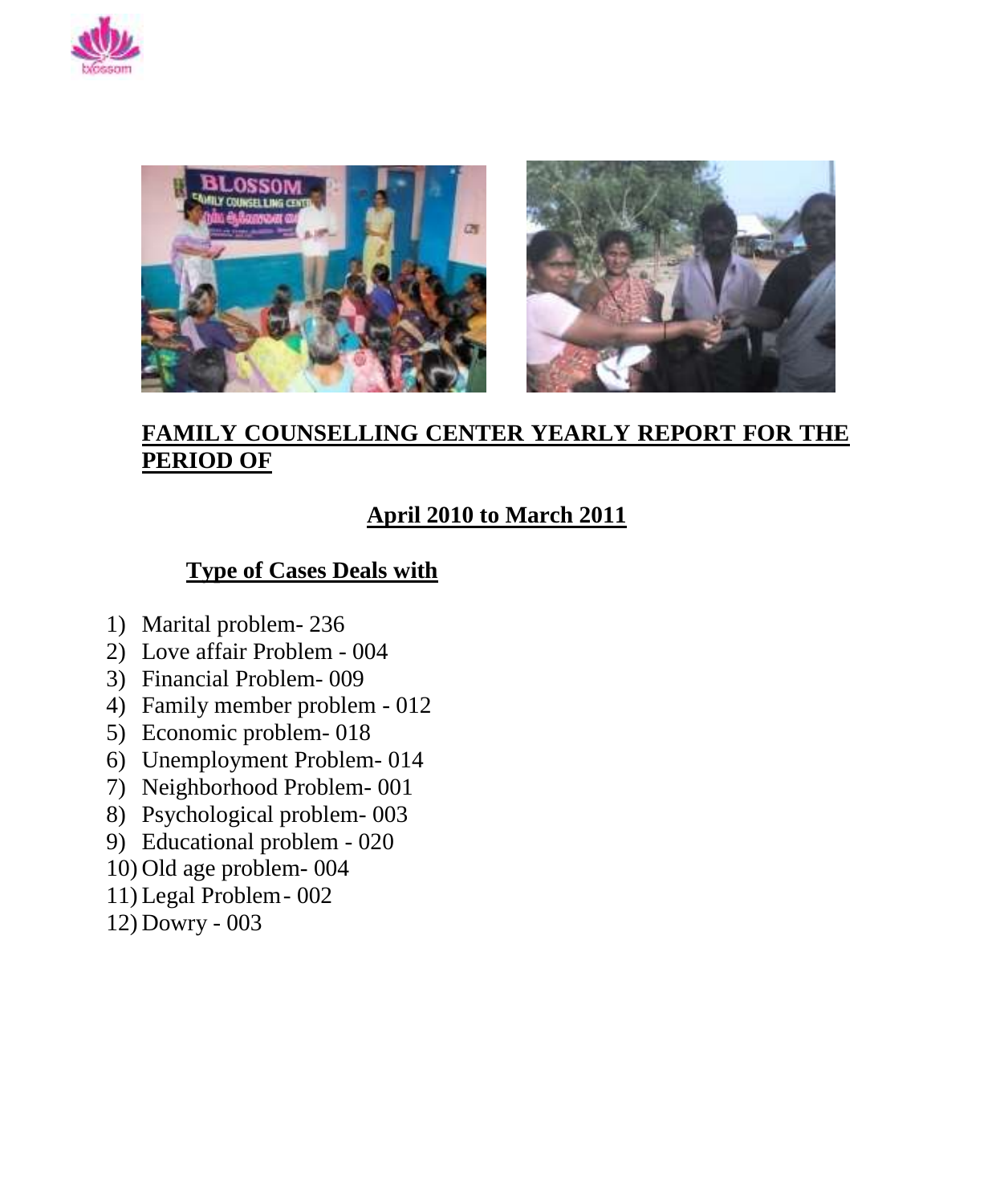

 **Total Number of cases registered in the year of 2010-2011 = 326 Total Number of cases closed in the year of 2010-2011 = 311 Total Number of cases pending in the year of 2010-2011 = 15**

| S.N            | <b>DATE</b> | <b>PROGRAMME</b>     | <b>PLACE</b>  |
|----------------|-------------|----------------------|---------------|
| 1              | 16.04.2010  | <b>World Stress</b>  | Virudhunagar  |
|                |             | <b>Awareness Day</b> |               |
| $\overline{2}$ | 19.04.2010  | Environmental        | <b>DSH</b>    |
|                |             | Day Programme        | Children in   |
|                |             |                      | Chittur       |
| 3              | 02.05.2010  | World Asthma         | Thallikulathu |
|                |             | Day                  | patti         |
| 4              | 14.06.2010  | Self Awareness       | Chinnaya      |
|                |             | programme for        | puram         |
|                |             | TB affected          |               |
|                |             | persons              |               |
| 5.             | 12.07.2010  | World Day            | Virudhunagar  |
|                |             | <b>Against Child</b> |               |
|                |             | Labour               |               |
| 6.             | 24.07.2010  | Self                 | Pandiyan      |
|                |             | Employment           | Nagar         |
|                |             | programme for        |               |
|                |             | SHG.                 |               |
| 7.             | 03.08.2010  | <b>Awareness</b>     | Poomalai      |
|                |             | programme in         | office        |
|                |             | Alcoholism for       | Virudhunagar  |
|                |             | Male SHG             |               |
| 8.             | 04.08.2010  | Counselling $&$      | Chittur       |
|                |             | guidance             |               |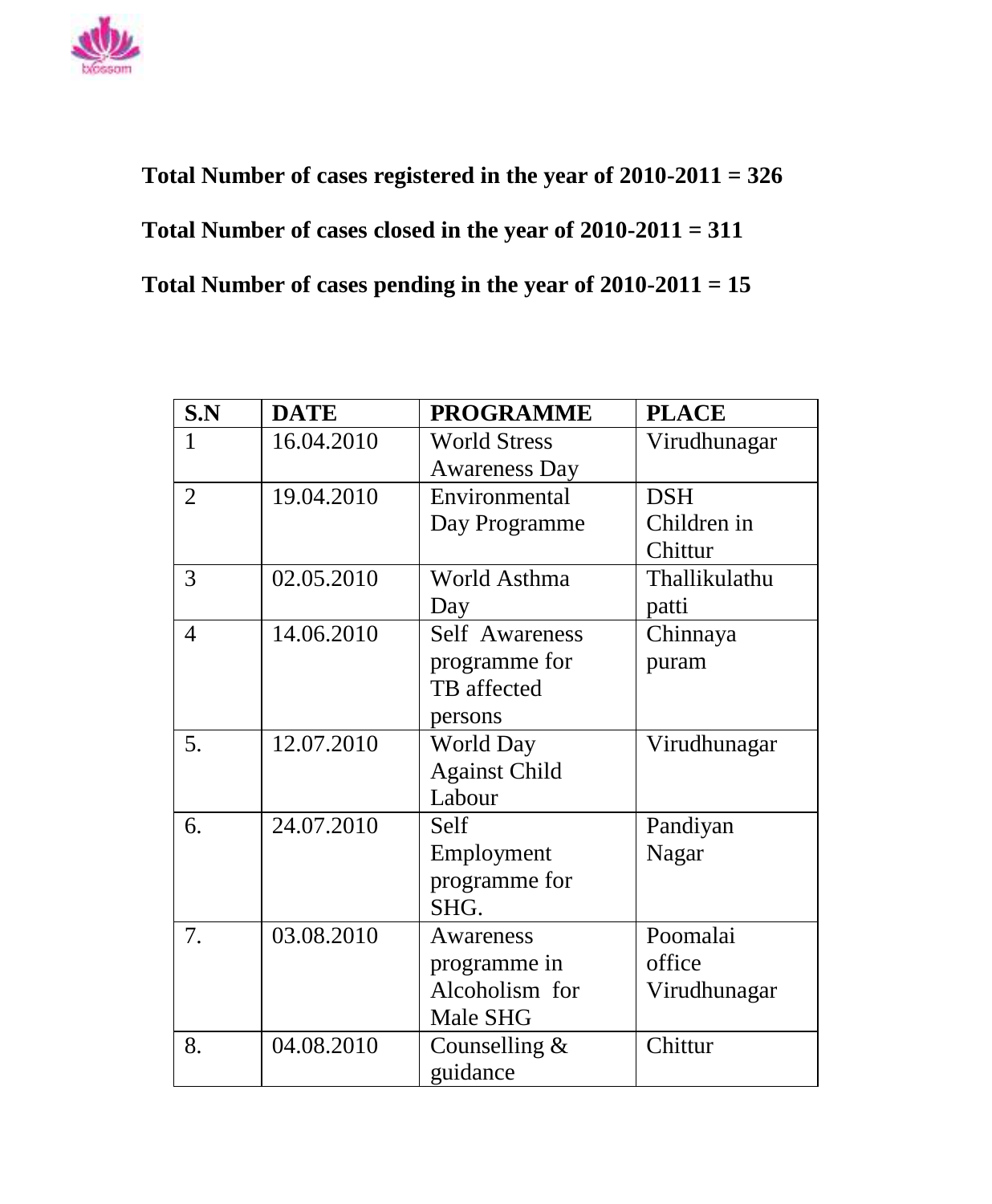

|     |            | programme in           |                   |
|-----|------------|------------------------|-------------------|
|     |            | Dayspring Home         |                   |
| 9.  | 09.08.2010 | <b>Family Health</b>   | Chookampati       |
|     |            | <b>Awareness</b>       |                   |
|     |            | programme in           |                   |
|     |            | Self Help Groups       |                   |
| 10. | 25.08.2010 | Women                  | <b>AmmanKovil</b> |
|     |            | development            | patti             |
|     |            | Programme for          |                   |
|     |            | <b>SHG</b>             |                   |
| 11. | 09.10.2010 | International          | <b>Vishwadass</b> |
|     |            | Poverty                | colony            |
|     |            | <b>Eradication Day</b> |                   |
| 12. | 14.11.2010 | World Children's       | Dayspring         |
|     |            | Day                    | Home,             |
|     |            |                        | Chittur           |
| 13. | 19.11.2010 | World                  | Kariapatti        |
|     |            | Prevention of          |                   |
|     |            | Child Abuse day        |                   |
| 16. | 27.11.2010 | International          | Virudhunagar      |
|     |            | <b>Women Against</b>   | Sumangali         |
|     |            | Violence Day           | Mandapam          |
| 17. | 01.12.2010 | World AIDS Day         | Virudhunagar      |
|     |            | programme for          | <b>Bus stand</b>  |
|     |            | <b>SHG</b> member      |                   |
| 18. | 04.12.2010 | <b>SHG</b>             | Erichanatham      |
|     |            | Development            |                   |
|     |            | Programme              |                   |
| 19. | 12.01.2011 | <b>National Youth</b>  | Malakinaru        |
|     |            | Day                    |                   |
| 20. | 21.01.2011 | Health                 | Ayyanar           |
|     |            | <b>Awareness</b>       | Nagar             |
|     |            | progarmme for          |                   |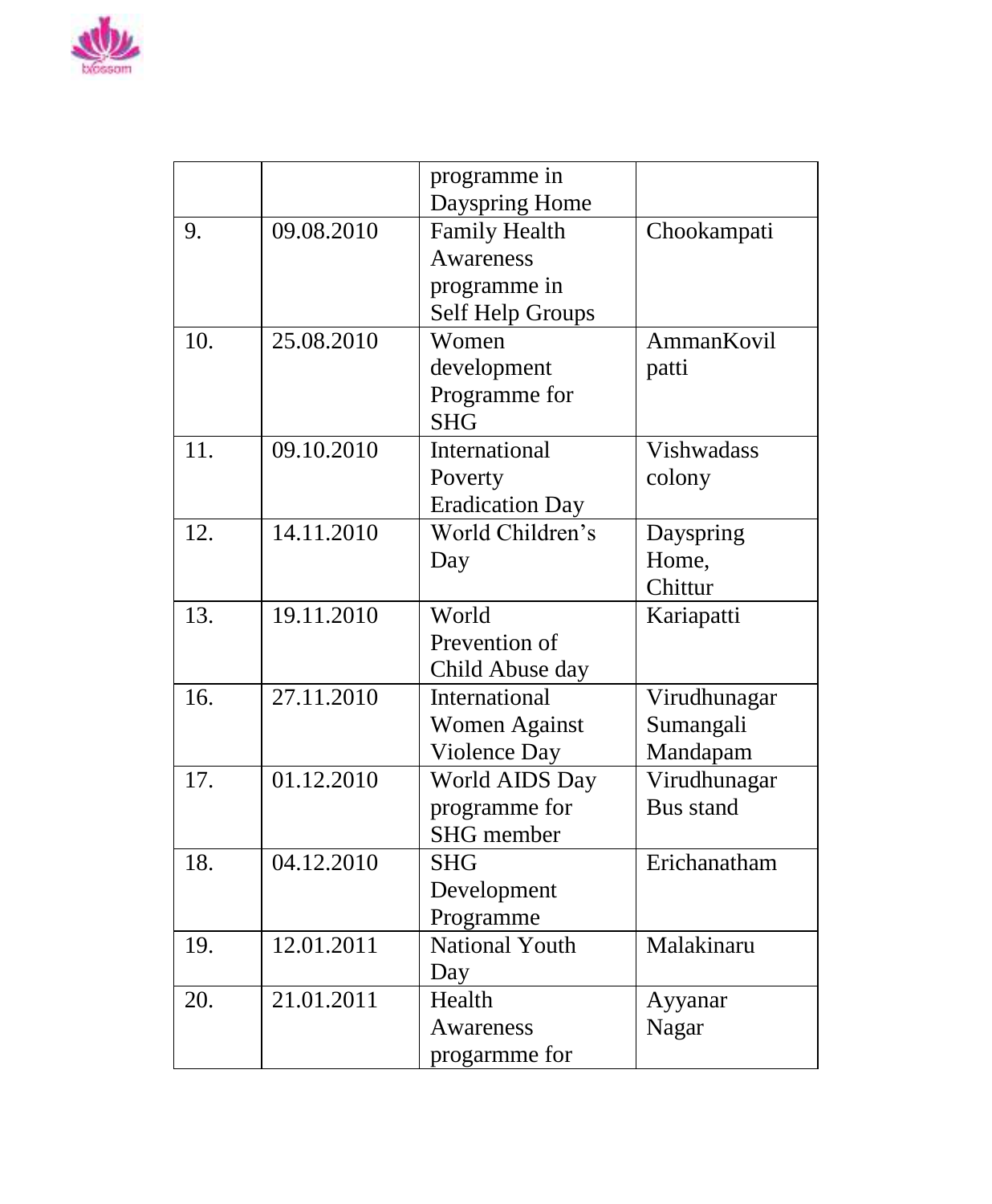

| 21 | 30.01.2011 | <b>National</b>        | Muthuraman     |
|----|------------|------------------------|----------------|
|    |            | <b>Cleanliness Day</b> | patti          |
| 22 | 17.02.2011 | Health                 | Thathampatti   |
|    |            | Awareness              |                |
|    |            | Programme              |                |
| 23 | 08.03.2011 | Women's day            | Bus stand      |
|    |            | programme              | near           |
|    |            |                        | Virudhunagar   |
| 24 | 21.03.2011 | Women                  | Municipal      |
|    |            | Empowerment            | colony         |
|    |            | programme              |                |
| 25 | 28.03.2011 | World TB day           | Virudhunagar   |
|    |            | programme for          | Railway        |
|    |            | <b>SHG</b>             | <b>Station</b> |

 **In 2010 – 2011 our Family Counselling Centre conducted various awareness programmes. They are:**

| S.N                         | <b>DATE</b> | <b>PROGRAMME</b>              | <b>PLACE</b> |
|-----------------------------|-------------|-------------------------------|--------------|
| O                           |             |                               |              |
|                             | 16.04.10    | <b>World Stress Awareness</b> | Virudhun     |
|                             |             | Day                           | agar         |
| $\mathcal{D}_{\mathcal{L}}$ | 19.04.10    | <b>Environmental Day</b>      | <b>DSH</b>   |
|                             |             | Programme                     | Children     |
|                             |             |                               | in Chittur   |
| 3                           | 02.05.10    | World Asthma Day              | Thallikul    |
|                             |             |                               | athu patti   |
| 4                           | 14.06.10    | <b>Self</b> Awareness         | Chinnaya     |
|                             |             | programme for TB              | puram        |
|                             |             | affected persons              |              |
| 5                           | 12.07.21    | <b>World Day Against</b>      | Virudhun     |
|                             |             | Child Labour                  | agar         |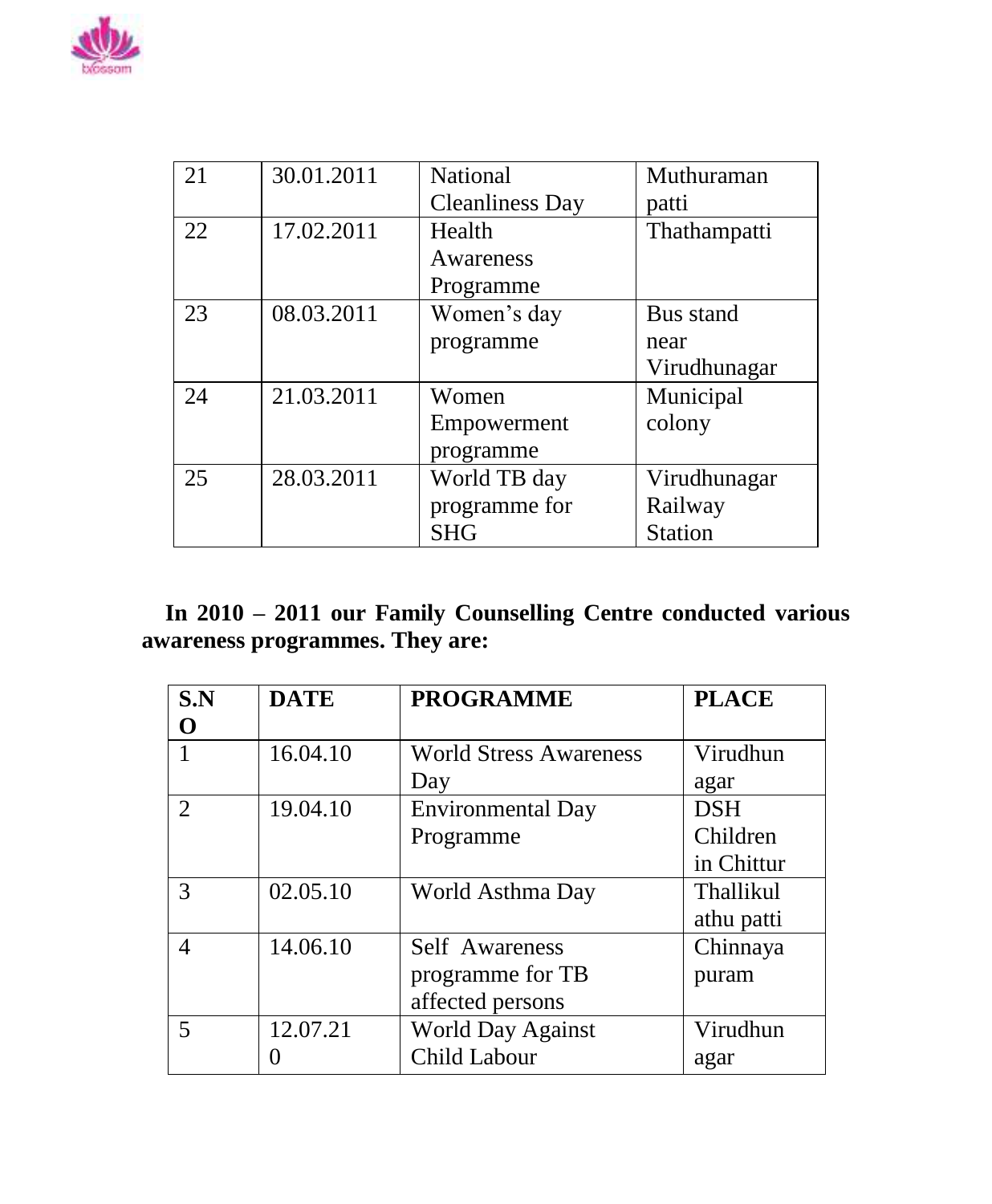

| 6            | 24.07.10 | Self Employment              | Pandiyan  |
|--------------|----------|------------------------------|-----------|
|              |          | programme for SHG.           | Nagar     |
| 7            | 03.08.10 | Awareness programme          | Poomalai  |
|              |          | in Alcoholism for Male       | office    |
|              |          | <b>SHG</b>                   | Virudhun  |
|              |          |                              | agar      |
| 8            | 04.08.10 | Counselling & guidance       | Chittur   |
|              |          | programme in                 |           |
|              |          | Dayspring Home               |           |
| 9            | 09.08.10 | <b>Family Health</b>         | Chookam   |
|              |          | Awareness programme          | patti     |
|              |          | in Self Help Groups          |           |
| $\mathbf{1}$ | 25.08.10 | Women development            | Amman     |
|              |          | Programme for SHG            | Kovilpatt |
|              |          |                              |           |
| 11.          | 09.10.10 | <b>International Poverty</b> | Vishwad   |
|              |          | <b>Eradication Day</b>       | ass       |
|              |          |                              | colony    |
| 12.          | 14.11.10 | World Children's Day         | Daysprin  |
|              |          |                              | g Home,   |
|              |          |                              | Chittur   |
| 13.          | 19.11.10 | World Prevention of          | Kariapatt |
|              |          | Child Abuse day              | 1         |
| 16.          | 27.11.10 | <b>International Women</b>   | Virudhun  |
|              |          | <b>Against Violence Day</b>  | agar      |
|              |          |                              | Sumanga   |
|              |          |                              | li        |
|              |          |                              | Mandapa   |
|              |          |                              | m         |
| 17.          | 01.12.10 | World AIDS Day               | Virudhun  |
|              |          | programme for SHG            | agar Bus  |
|              |          | member                       | stand     |
| 18.          | 04.12.10 | <b>SHG Development</b>       | Erichanat |
|              |          | Programme                    | ham       |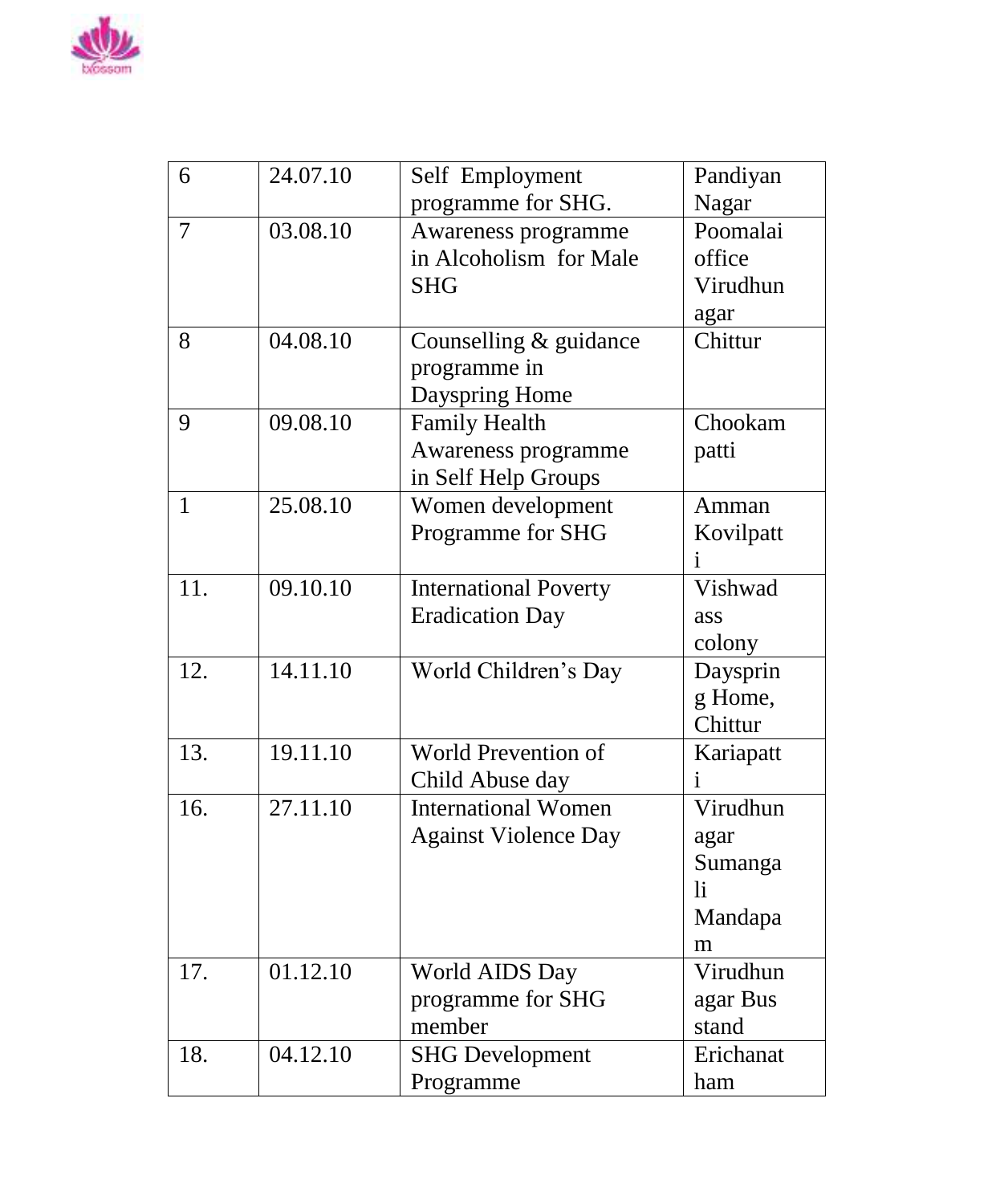

| 19. | 12.01.11 | National Youth Day          | Malakina       |
|-----|----------|-----------------------------|----------------|
|     |          |                             | ru             |
| 20. | 21.01.20 | <b>Health Awareness</b>     | Ayyanar        |
|     | 11       | progarmme for               | Nagar          |
| 21  | 30.01.20 | <b>National Cleanliness</b> | Muthura        |
|     | 11       | Day                         | man patti      |
| 22  | 17.02.20 | <b>Health Awareness</b>     | Thatham        |
|     | 11       | Programme                   | patti          |
| 23  | 08.03.20 | Women's day                 | <b>Bus</b>     |
|     | 11       | programme                   | stand          |
|     |          |                             | near           |
|     |          |                             | Virudhun       |
|     |          |                             | agar           |
| 24  | 21.03.20 | Women Empowerment           | Municipa       |
|     | 11       | programme                   | 1 colony       |
| 25  | 28.03.20 | World TB day                | Virudhun       |
|     | 11       | programme for SHG           | agar           |
|     |          |                             | Railway        |
|     |          |                             | <b>Station</b> |

#### **MAHALIR THITTAM**

Blossom has been working on "Mahalir Thittam" Project, with Tamilnadu Women Development Corporation Ltd, Chennai, since 2000. The aim of the project is to empower rural women in becoming financially independent by starting their own income generating activities. Through this programme, Blossom supports the creation of self help groups (SHGs) and helps them to establish credit linkages with banks. SHGs are comprised of approx. 15 women. In 2010-11, 53 new SHGs were formed, reaching a total of 1026 SHG's.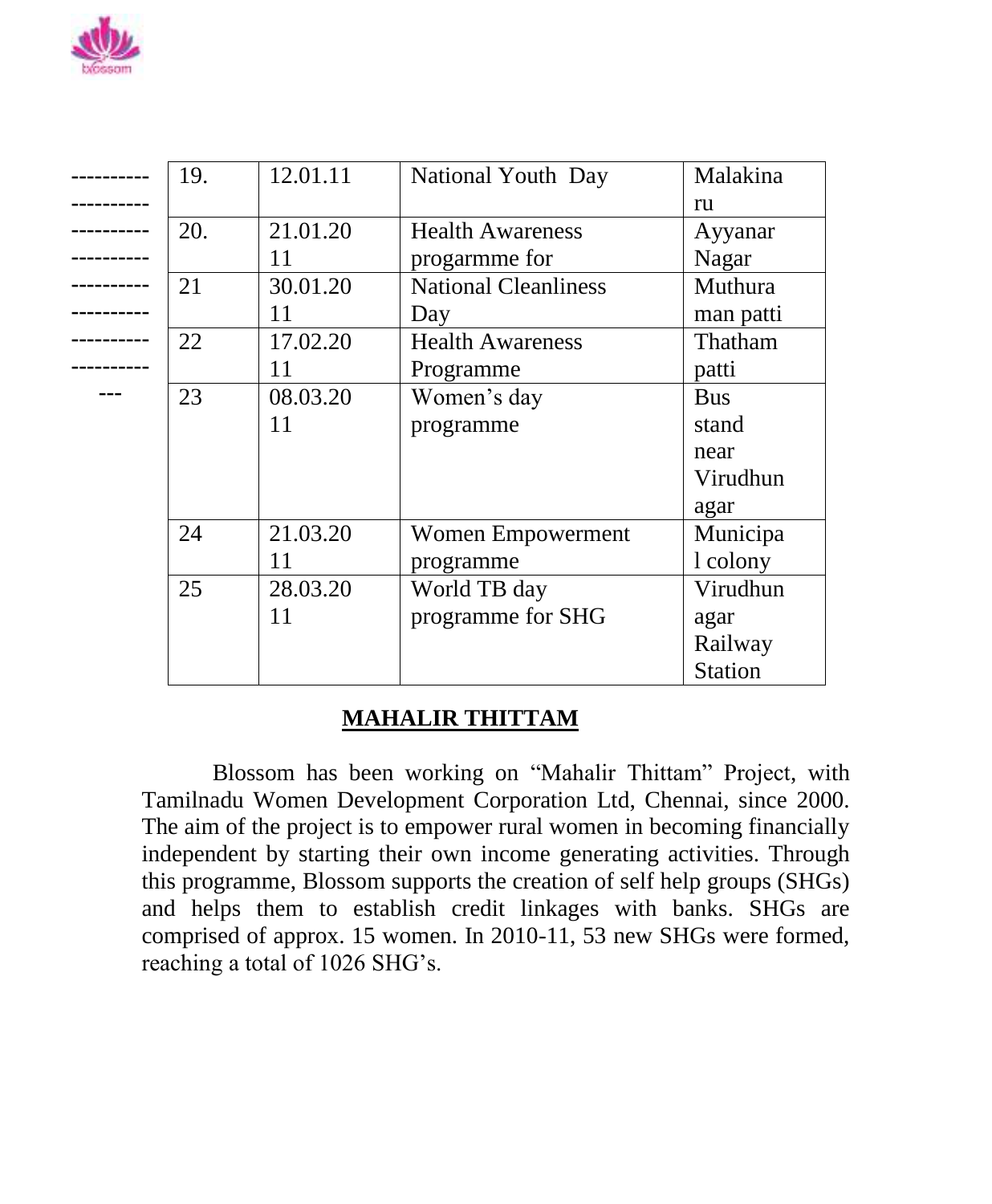





Blossom also provides these SHGs with a variety of skill trainings such as Embroidery & Tailoring, Computer training, Artificial flowers and bouquet making, Vermicompost, Catering etc….Mahalir Thittam activities for the year 2010-11 include

- Entertainment and Representative Training to SHGs leaders.
- Coordinate meetings between different SHGs.
- Lobbying and Advocacy activities by SHGs including rally.
- Establish linkages between Banks and SHGs.

#### **The following table summarizes "Mahalir Thittam's" main achievements under Blossom:**

| <b>Activities</b>                                       | 2010-11        | <b>Cumulative</b><br>for 10 years |
|---------------------------------------------------------|----------------|-----------------------------------|
| Number of SHGs newly formed 2010-11                     | 53             | 1026                              |
| Number of PLF newly formed                              | 10             | 45                                |
| Total Revolving fund/ Economical Assistance<br>received | 1.25<br>crores | 4.25 crores                       |
| Number of SHGs linked with banks                        | 55             | 773                               |
| Total number of new women beneficiaries                 | 1028           | 14648                             |
| Total Loan Disbursement to new SHGs (in Rs.)            | 60 lakhs       | 5.35 crores                       |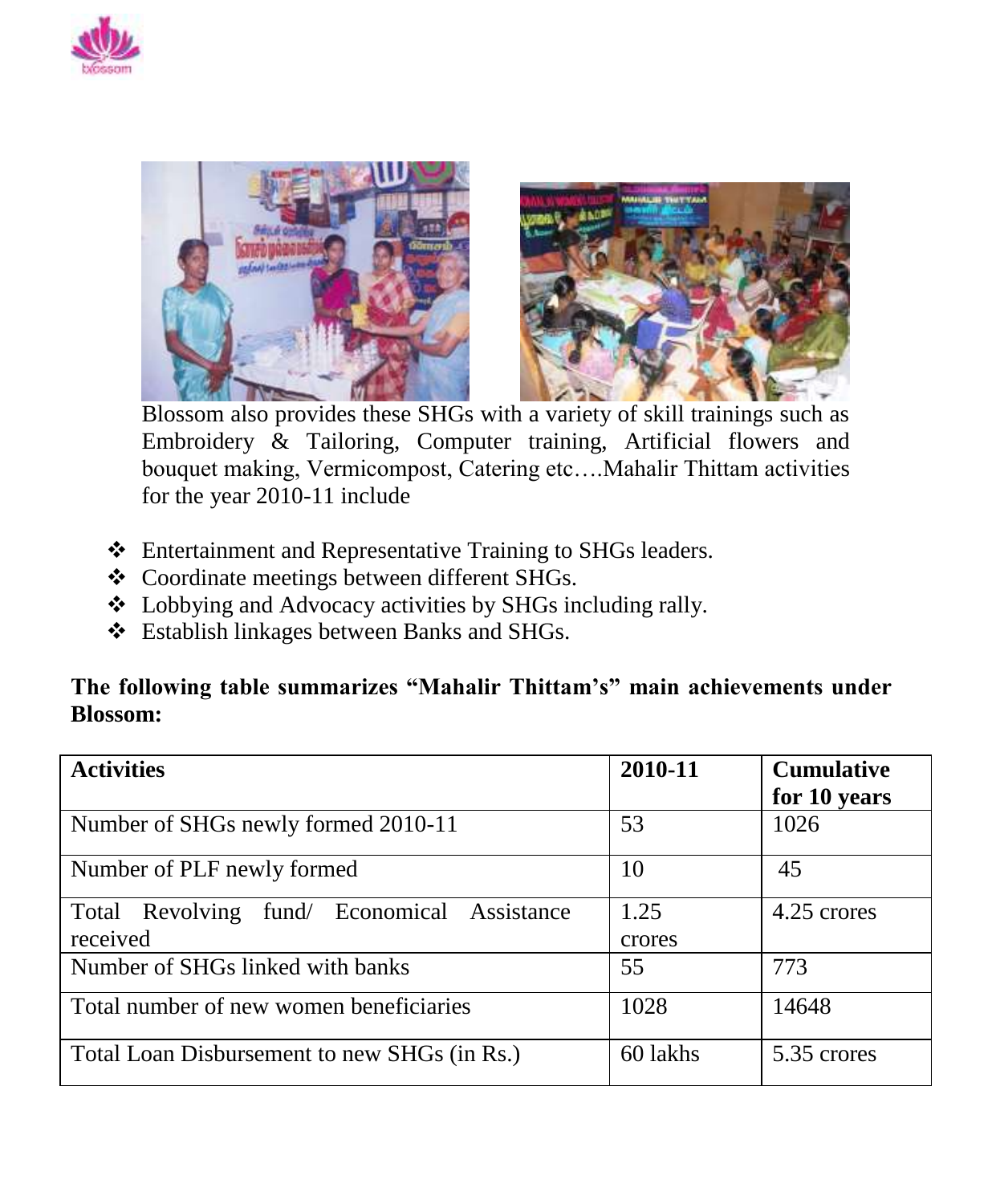

| <b>Total Internal Lending</b>                  | $2.75$ lakhs   | 8.12 lakhs  |
|------------------------------------------------|----------------|-------------|
| Cumulative Savings of SHGs (in Rs)             | 15.4<br>lakhs. | 5.90 crores |
| <b>Total credit Amount received from Banks</b> | 1.5 crores     | 6.3 crores  |
| Repayment rate of new SHGs                     | 99%            | 99%         |

### **BUDS NETWORK**

Due to discrimination and lack of support that children living with HIV/AIDS often experience, they often are unable to achieve a full and beneficial education experience. Blossom has therefore carried on with the work they established in 2007 with the aid of PWDS Alliance Care and Support by continuing to run 11 educational centers in 11 villages throughout the Virudhunagar district.

The children are welcomed in to these educational clubs in the afternoons after their school hours where they continue their education as well as have the opportunity to interact with their peers in a fun, learning environment. Each of these centers provide instruction and guidance for between 20-25 children who would otherwise not receive this attention and care. Children can work on their school work with the help of facilitators, play educational games with the other children and receive nutritional refreshments. Another feature of these programs is that children have the opportunity to learn the value of saving money as they can bring Rs.1/day to the facilitator which will then be saved by the facilitator to buy things the children all need such as books and other educational materials. These centers offer an excellent opportunity for children to increase their self-esteem and confidence as they get support from their facilitator and each other.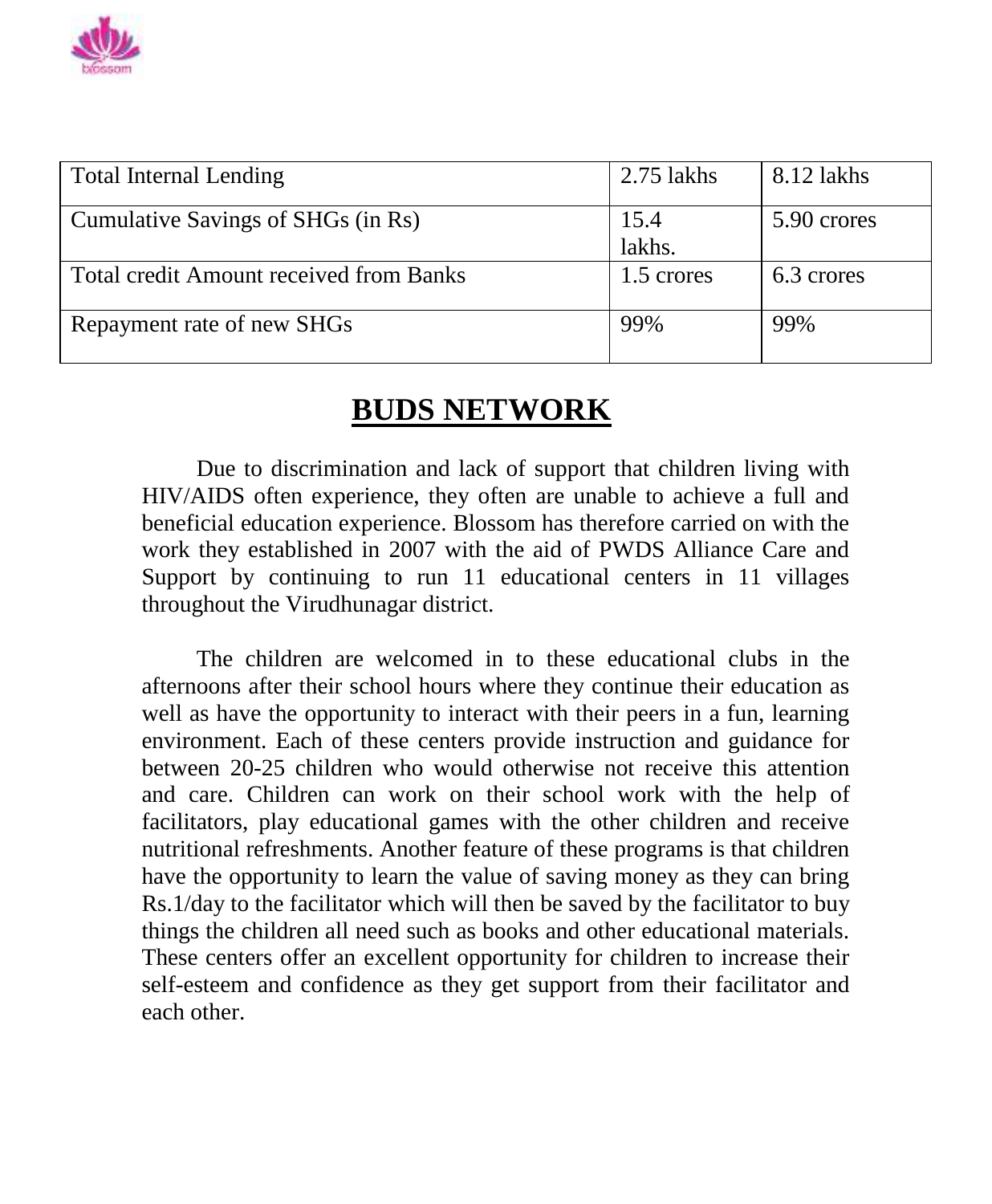



### **POOMALAI WOMEN'S COLLECTIVE**

(A CBO of Blossom)

All the self help groups (SHGs) initiated and started by Blossom, come under the common fold of Poomalai and is actively involved in the economic development of women. Blossom is supporting the SHGs for problem solving as well as establishing new ones.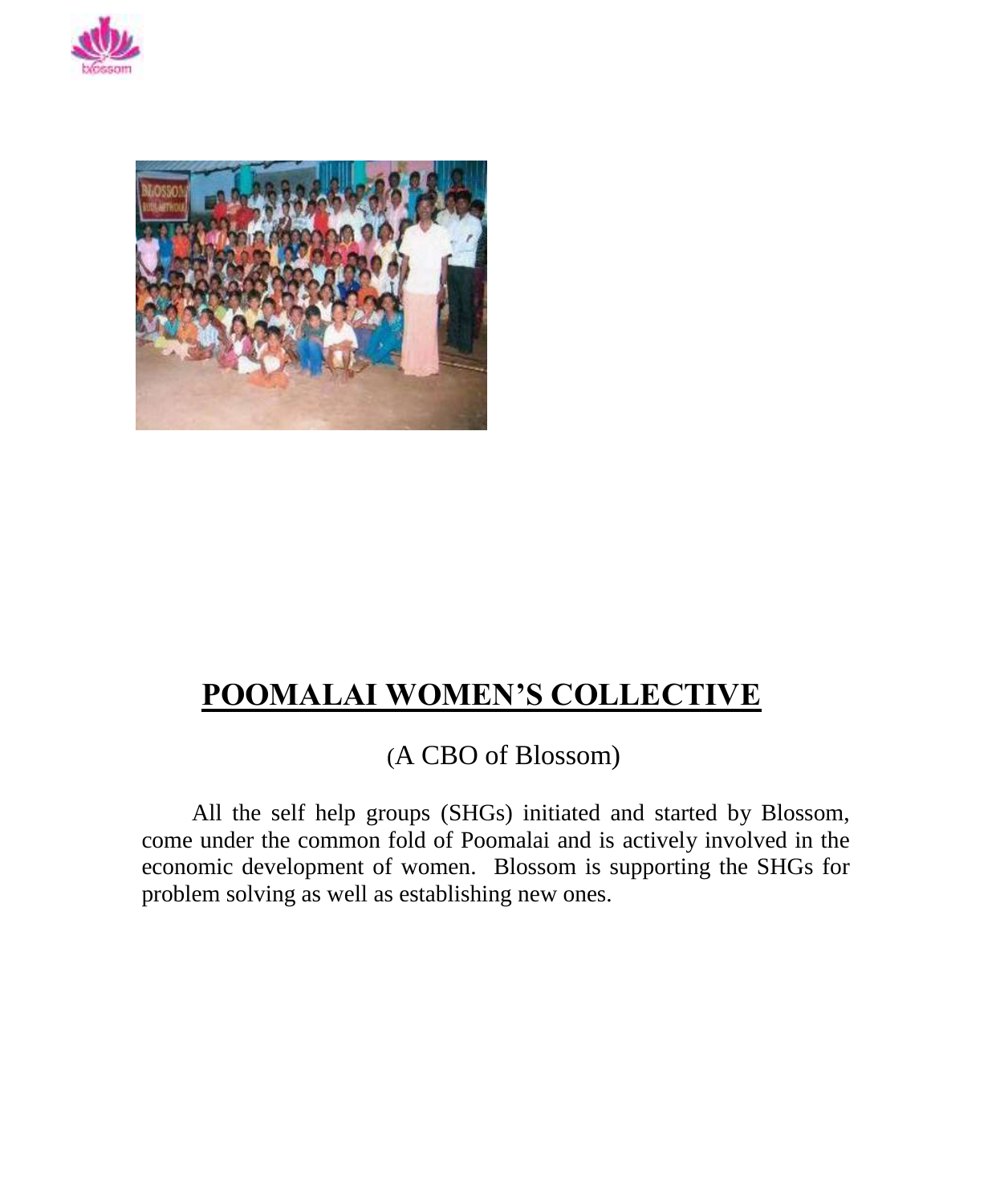





 Poomalai deals with banks, resource mobilization, share capital mobilization and credit involvement and all other matters to finance. Around 150 groups have registered as members.

### **ROSE**

The aim is to provide Poomalai with economic development. It provides the Rural opportunity for social upliftment for women: (A CBO of Blossom for social entrepreneurship). It holds a group of SHGs under their fold, Rose marketing was started with two major divisions:

#### Rose- Fair Trading division:

 It can be used as a link between rural producers and buyers from abroad.

#### Rose Rural Marketing Division:

It can be used as a tool to market quality home needs which can be sold at a fair price to consumers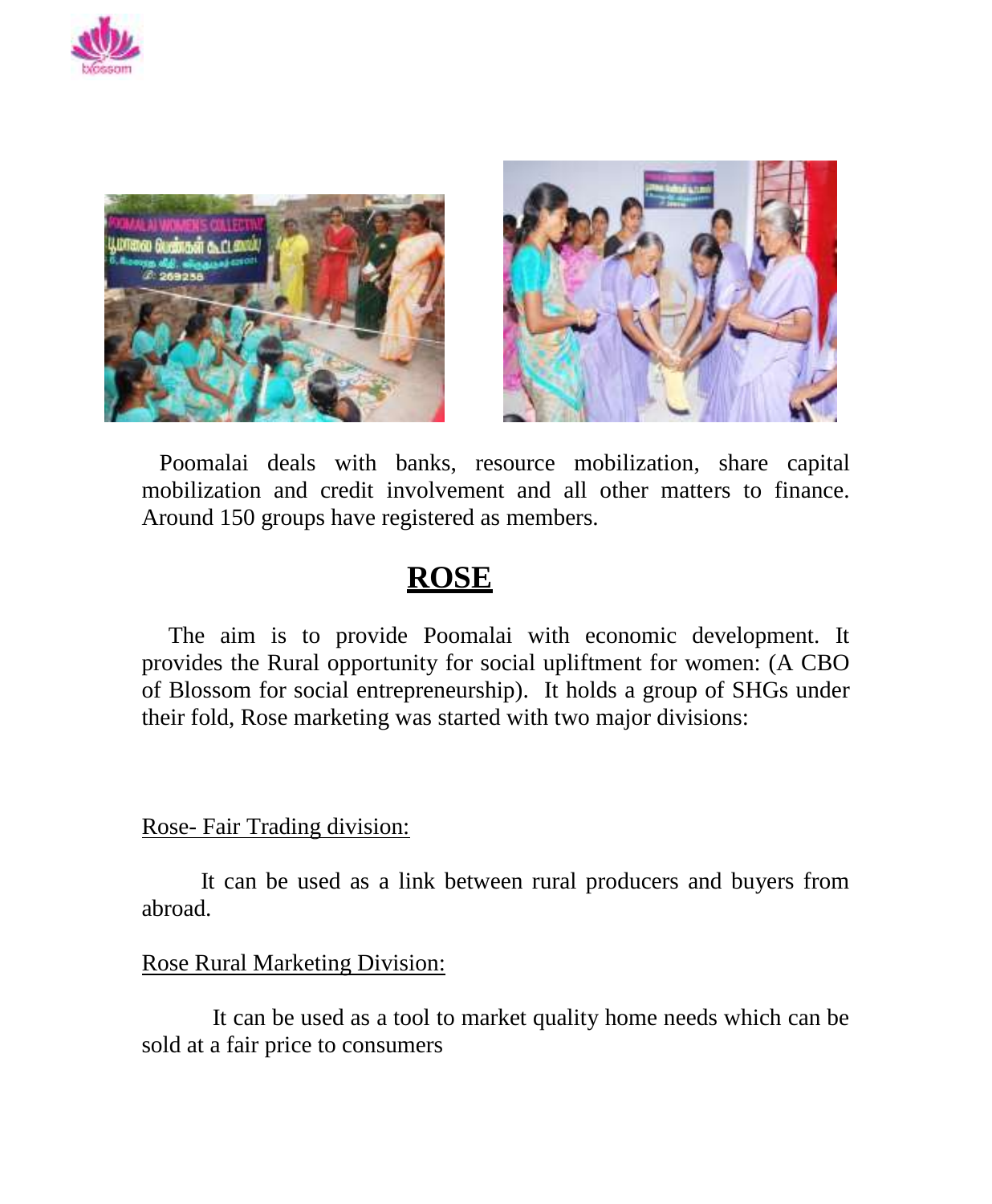

### **CRECHE**

A crèche is in operation in Pandian Nagar, a suburb of Virudhunagar. Children between the age of 2 and 4 can be enrolled in the crèche. It is operated by a trained teacher and an assistant. Parent teacher meetings are conducted on a monthly basis. Working women can make use of it. A free lunch is offered and monthly medical checkup for every child is organized. The project is supported by Tamil Nadu Welfare Board in Chennai.





### **POULTRY FARM**

A poultry farm was built at Dayspring Home in Chittur village. There are about 9 goats, 52 hens, 9 cows and 8 calves in the poultry farm to ensure the availability of milk and eggs to the HIV/Aids infected children. There are 200 trees in and around the poultry farm which includes coconut trees, Neem trees, Teak Trees etc. At present 500 new trees are planted.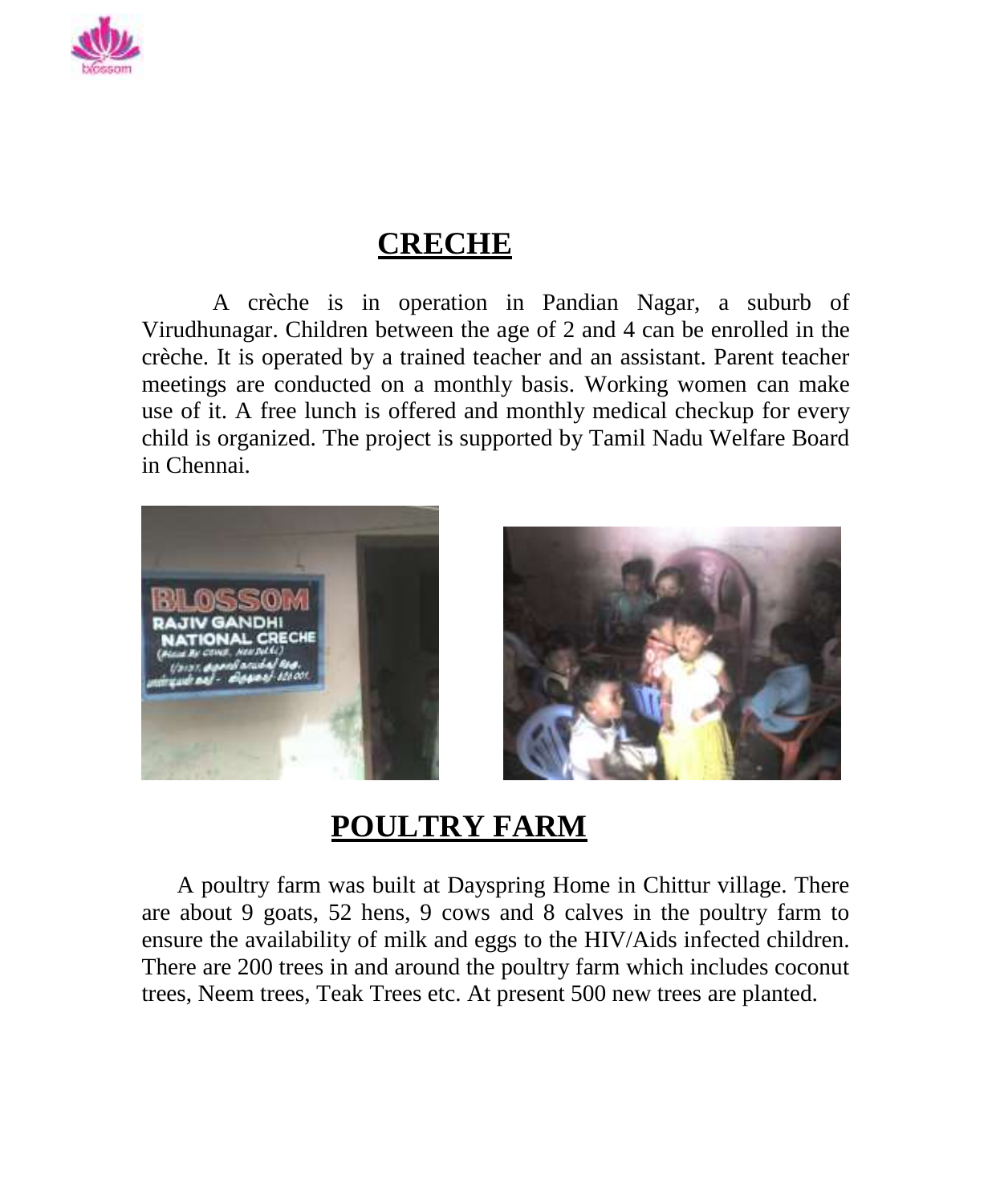



### **GLOBAL GIVING**

 Blossom was able to upload project requests on "Global giving" website after undergoing a due diligence selection process. Donors who saw our request i.e. to provide nutrition to 1000 TB children in the State, gained momentum and small donation were raised during the year 2010 to 2011. A total number of 1000 TB children who are under DOTS treatment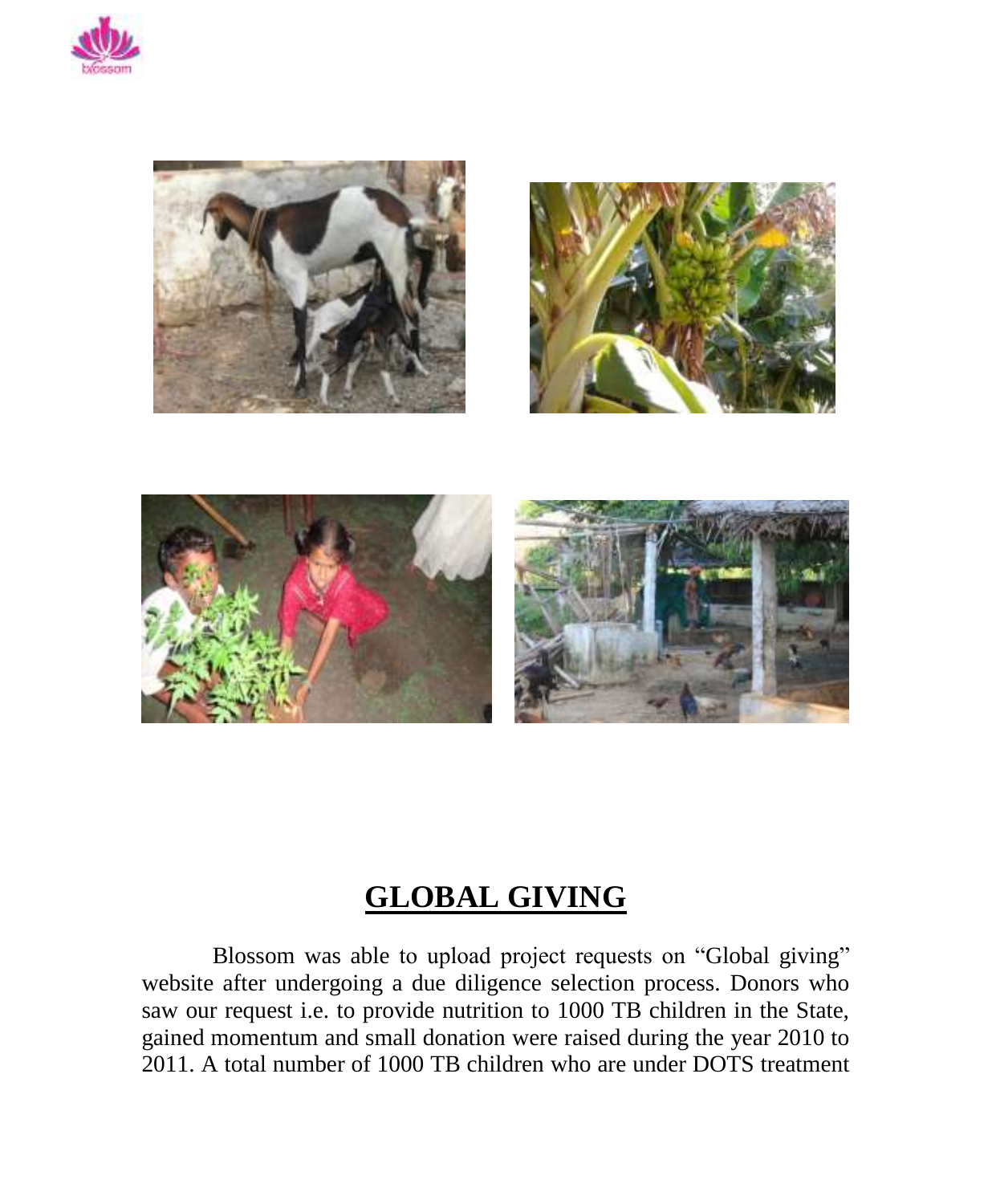

were provided with nutritious supplement in Virudhunagar and Madurai district. Efforts are being made to cover other parts of the State as well as when the funds are raised. The Project reports are being updated in the website once in a month. Donations can be sent at any time. Please visit [www.globalgiving.org](file:///C:/Documents%20and%20Settings/Blossom/Desktop/www.globalgiving.org) to donate and learn more about the program

#### **Global Giving Report:**

BLOSSOM has now started providing nutrition such as Eggs, Milk, Greens, to TB infected children in Virudhunagar district, TamilNadu, South India. We have selected first 10 TB children. We have teamed up with the local milk man to supply 250 ml of milk everyday to each child, making sure the milk is directly consumed by the TB child beneficiary. The Blossom staff will pay the milkman through the DOTS Monitor. In the same way, the grocery shop in the local area will give "An Egg a Day" and the payment will be made by us. Separate cards are maintained to ensure uninterrupted supply of the nutrient to the children

The children and their family members, together with the DOTS Monitor and the Community Organizer feel so happy and proud to get these benefits. All the first 10 target TB Primary Complex children who are Xray / Mando Positive have started Category I DOTS Treatment, hence the Nutrition provided by various donors and agencies through Global giving, is apt and beneficial to the poor in need in the remote villages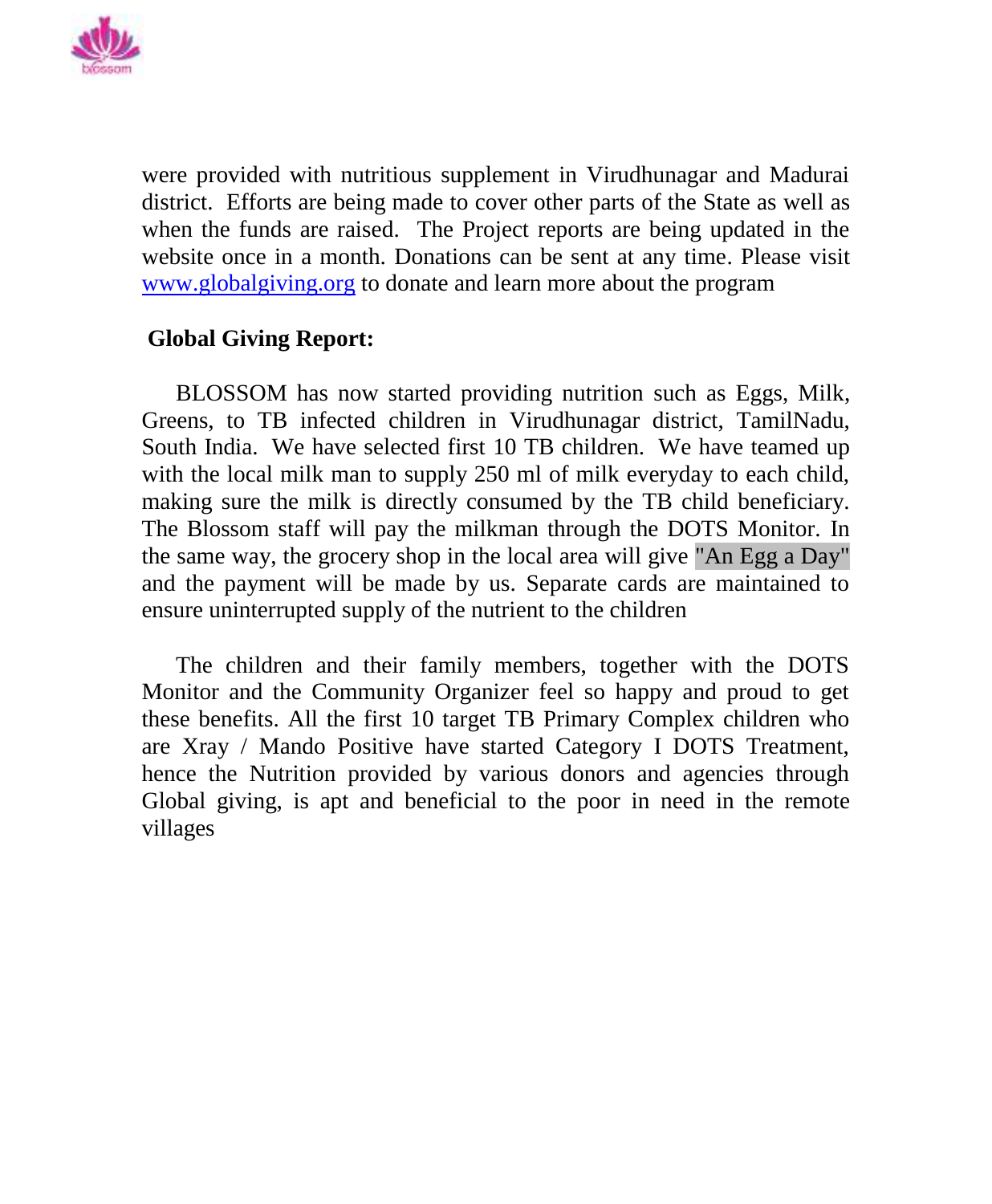



### **DAY SPRING HOME**

In 2003, it was decided by Blossom to build a shelter for the children infected by HIV/AIDS. There are about 25 children who make use of it. Free education, food is offered to the children. Apart from studies, a lot of cultural activities are organized. Christmas and Pongal are celebrated with full enthusiasm and spirit. It is located in Chittur Village, 11 km from Virudhunagar. Healthy food like milk and eggs are given to the children to develop their immune system. In addition schemes like support a child, a special meal etc are being supported by kind hearted people who give liberal donations for the above schemes.

 *Christmas Celebration Pongal Celebration*



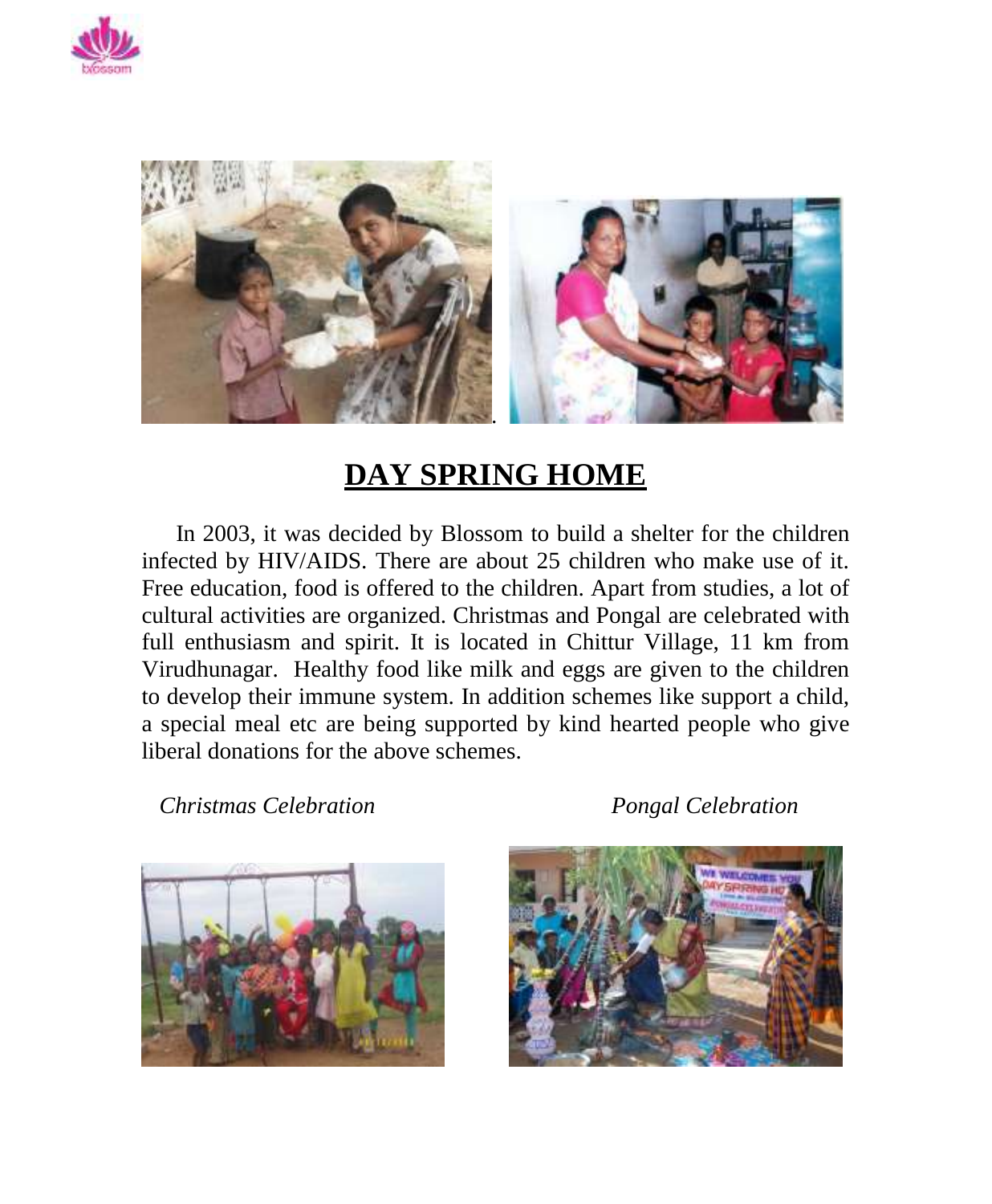



### **ACTIVITIES OF BLOSSOM**

#### **TNVHA Resource centre for Virudhunagar district**

Blossom is the District Resource center (DRC) of Tamil Nadu Voluntary Health Association. It coordinates the DFC's and facilitates the DCC committee of Virudhunagar District.

#### **World Aids Day 2010:**

On 1st December 2010 Blossom observed World Aids day. Information on HIV/AIDS, available treatment facilities, and the list of service providers were discussed during the programme.

#### **Environmental activities:**

To promote green farming, 1000 trees including Teak, Neem, Guava and Sappotta were planted at the Poultry Farm in Chittur near Virudhunagar. In addition, medicinal plants were also planted.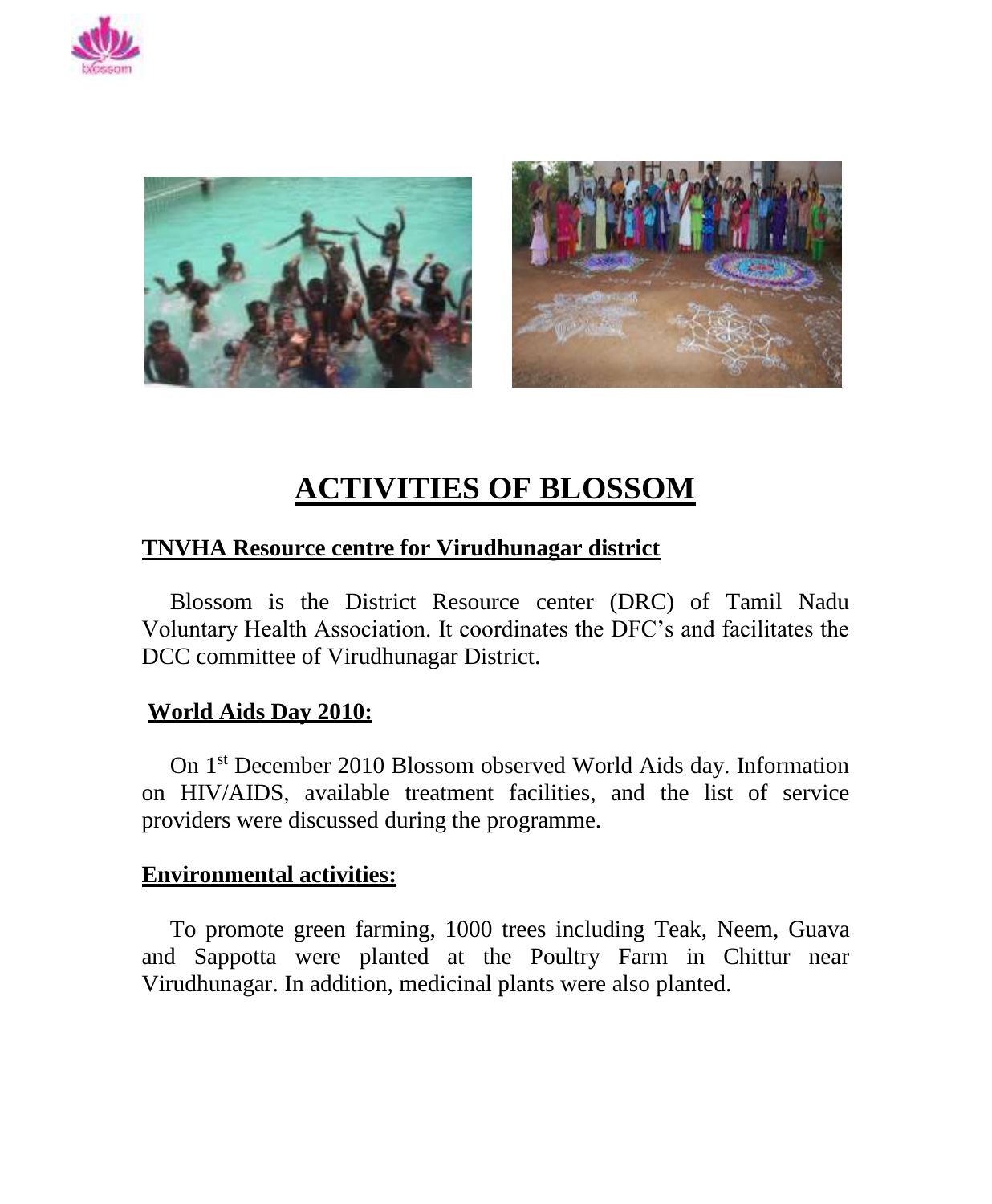

#### **Staff development activities**

- As a part of staff empowerment programme, three staff members Mrs J. Reeta Project co-ordinator, Miss M. Kokila, Mr. P.Balakrishnan and eleven community organizers participated in TB refresher training at Theni during June 2010
- The Director of Blossom Mrs. T.Mercy Annapoorni and Mrs. B.Packiam community Organizer attended the partner exchange visit to AKS, Dehra Dun to share exchange and learn the various strategies in TB related work during August 2010.
- The Director of Blossom Mrs T.Mercy Annapoorni and Mrs. J. Reeta Project coordinator attended a conference on "Promoting civil society engagement in TB control" at Bangalore from 13<sup>th</sup> to 15<sup>th</sup> September 2010.
- The Director of Blossom Mrs T.Mercy Annapoorni and Mrs. J. Reeta Project coordinator attended a Partner's meet at Chennai to learn about national level TB schemes and the training provided by TB research centre during October 2011.
- The Director of Blossom Mrs T.Mercy Annapoorni attended the "Master TOT Trainning on Barriers in ACSM activities" at Mumbai organized by PAT.
- Mrs. J.Reeta, Project coordinator also participated in three days "International conference on Management Practices for sustainable growth" conducted by Department of Business Administration, Annamalai University, Chidambaram during December 2010.
- Apart from national trainings, The Director of Blossom participated in the World TB and Lung Disease conference in Berlin from  $10<sup>th</sup>$  to  $15<sup>th</sup>$ November2011.
- A four day IT workshop conducted at Bangalore for NGOs from March 15 to 18, 2011 was attended by Mrs. J. Reeta Project Coordinator and Ms. M. Kokila. Three Community Organizers also participated in "Bad effects of Tobacco" conducted by Tirunelveli Medical College.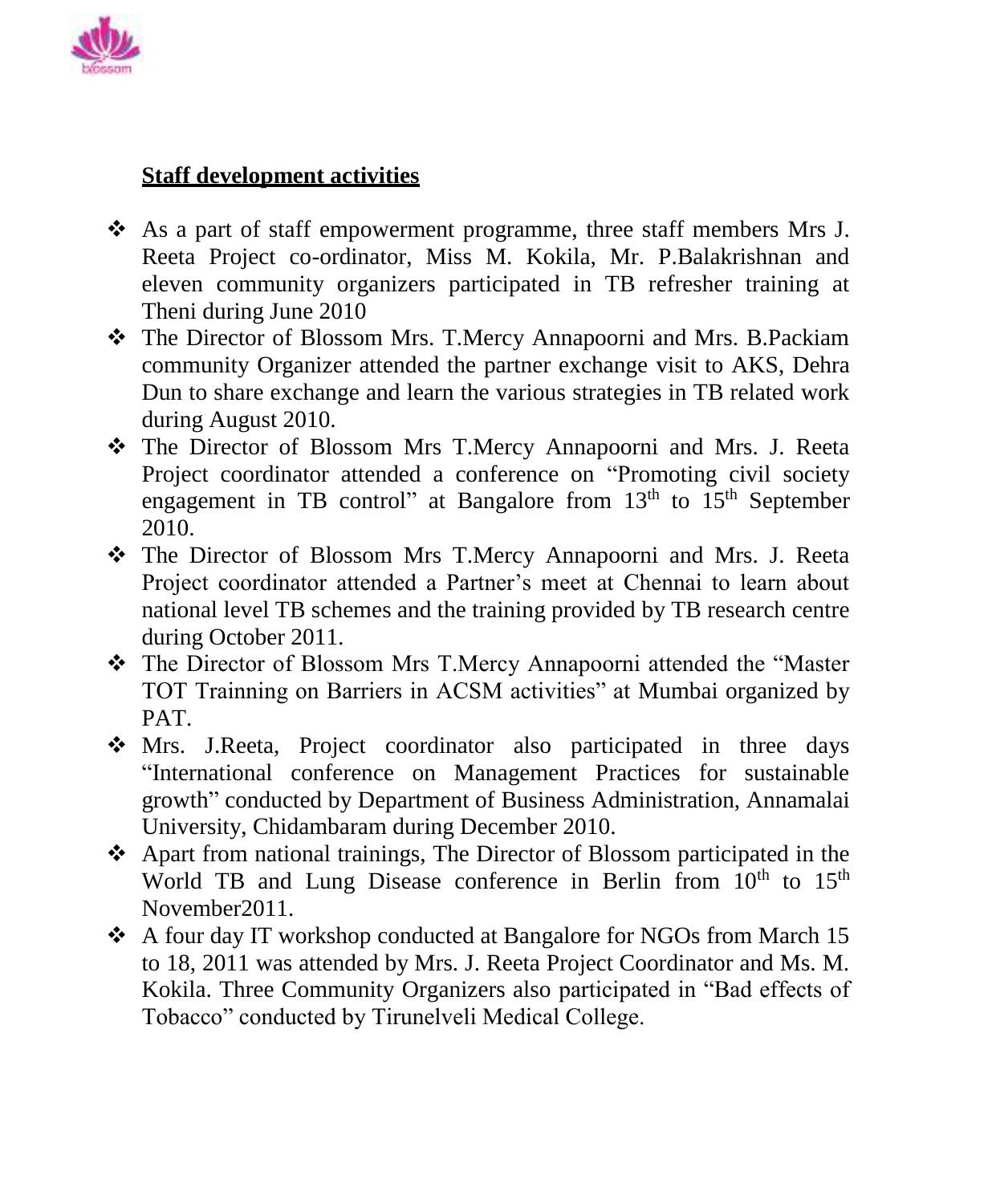

### **MEMBERSHIP**

#### **Member in**

- District level Advisory Committee for Eradication of child Prostitution from 2001
- District coordination Committee Tamil Nadu Voluntary Health Association
- District Hospital Advisory Committee, Virudhunagar.
- National Social Welfare Board Committee**,** Virudhunagar
- District Level Advisory Committee for Crime against women
- District Committee for "Mahalir Aalosanai Maiyam".
- District- Monitoring Committee for THADCO Schemes (DMCTS)
- District Level Committee for Monitoring and Evaluation (National Maternity Benefit Scheme)
- District Vigilance and Monitoring Committee, DRDA Ministry of Rural Development.
- ❖ DAC, Ministry of New and Renewable Energy.

### **Executive Membership**

- Consortium of Service Organization IN Tamil Nadu (STATE) CONSORT, Madurai.
- Member of PALMYRA WORKERS DEVELOPMENT SOCIETY, (PWDS) Marthandam

#### **Selection Commitiee Member**

Project Selection committee, Nehru Yuva Kendra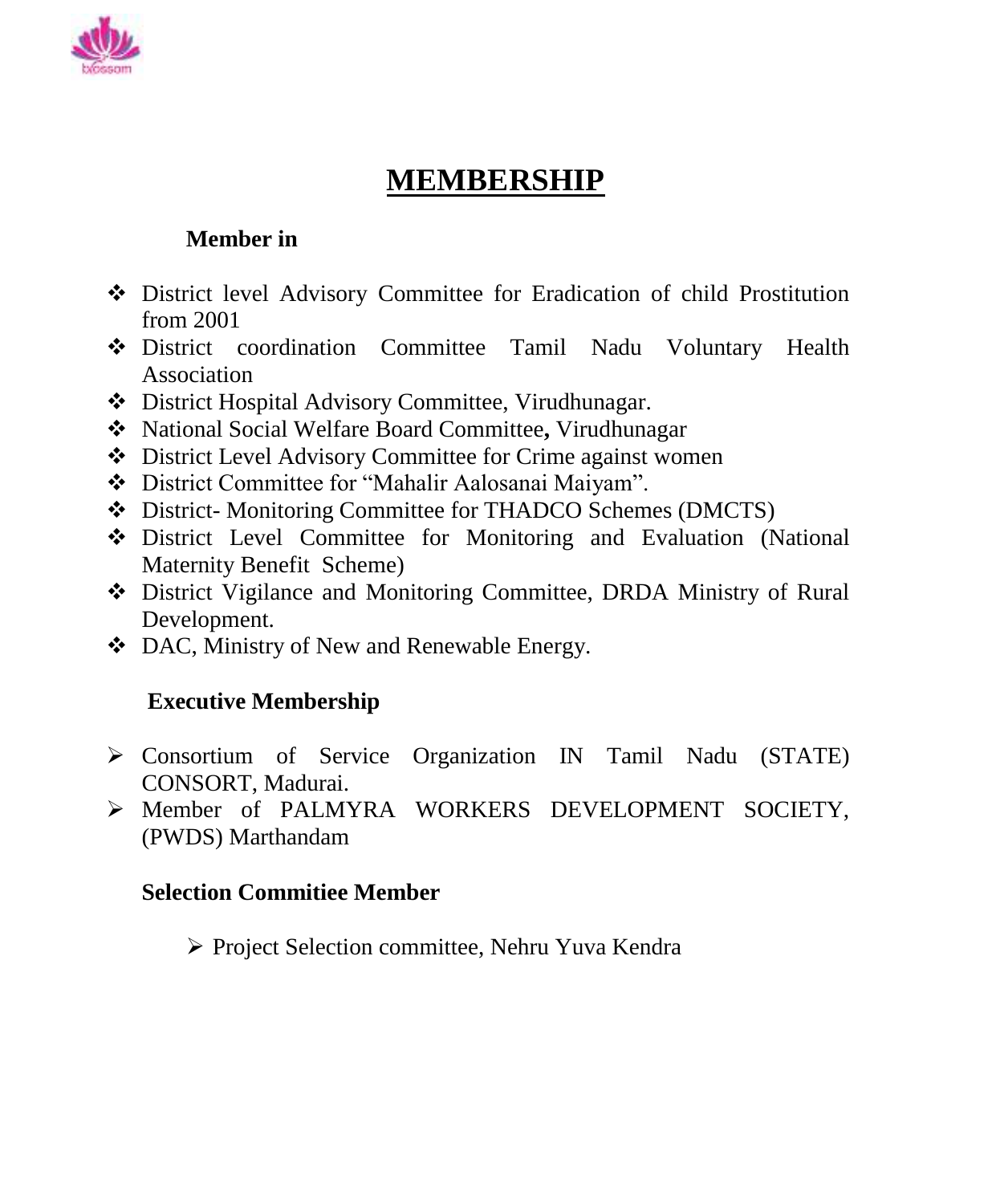

# Board Of Trustees Of Blossom

| Name          | Designation       | Position  | Address                           |
|---------------|-------------------|-----------|-----------------------------------|
| Mrs.T.Mercy   | M.com, M.A.       | Managing  | 77, Sekkilar Street, Virudhunagar |
| Annapoorni    | M.W.S             | Trustee   | 626001.Tamilnadu                  |
| Mrs.G.Vatsala | Diploma in        | Treasurer | 52, West car                      |
|               | <b>CDDM</b>       |           | Street, Virudhunagar-626001       |
|               |                   |           |                                   |
| Mr.C.John     | B.E., M.B.A.      | Trustee   | 24,L.D.G<br>Little<br>.Road,      |
| Jasper        |                   |           | Mount, Chennai-                   |
|               |                   |           | 600015, Tamilnadu                 |
| Dr.M.J.I.Raj  | M.S.W.            | Trutee    | 6/3, Kavitha Illam,<br>Mullai     |
|               | M.A(Psychology)   |           | Salai, Annamali, Trichy,          |
|               |                   |           |                                   |
|               | M.Ed,M.Phil.,Ph.d |           |                                   |
| Mrs.S.Geetha  | M.A.,             | Trustee   | 289-B, Type-II Quarters, Blocks   |
|               | M.Phil., M.B.A.   |           | -6, Neiveli - 3, Tamilnadu        |
| Mr.T.Aji      | M.Com., M.Ed      | Trutee    | D.No53,Dam                        |
| Evans         |                   |           | Road, Vadakananthal, Kallakurici  |
|               |                   |           | TK, Villupuram.                   |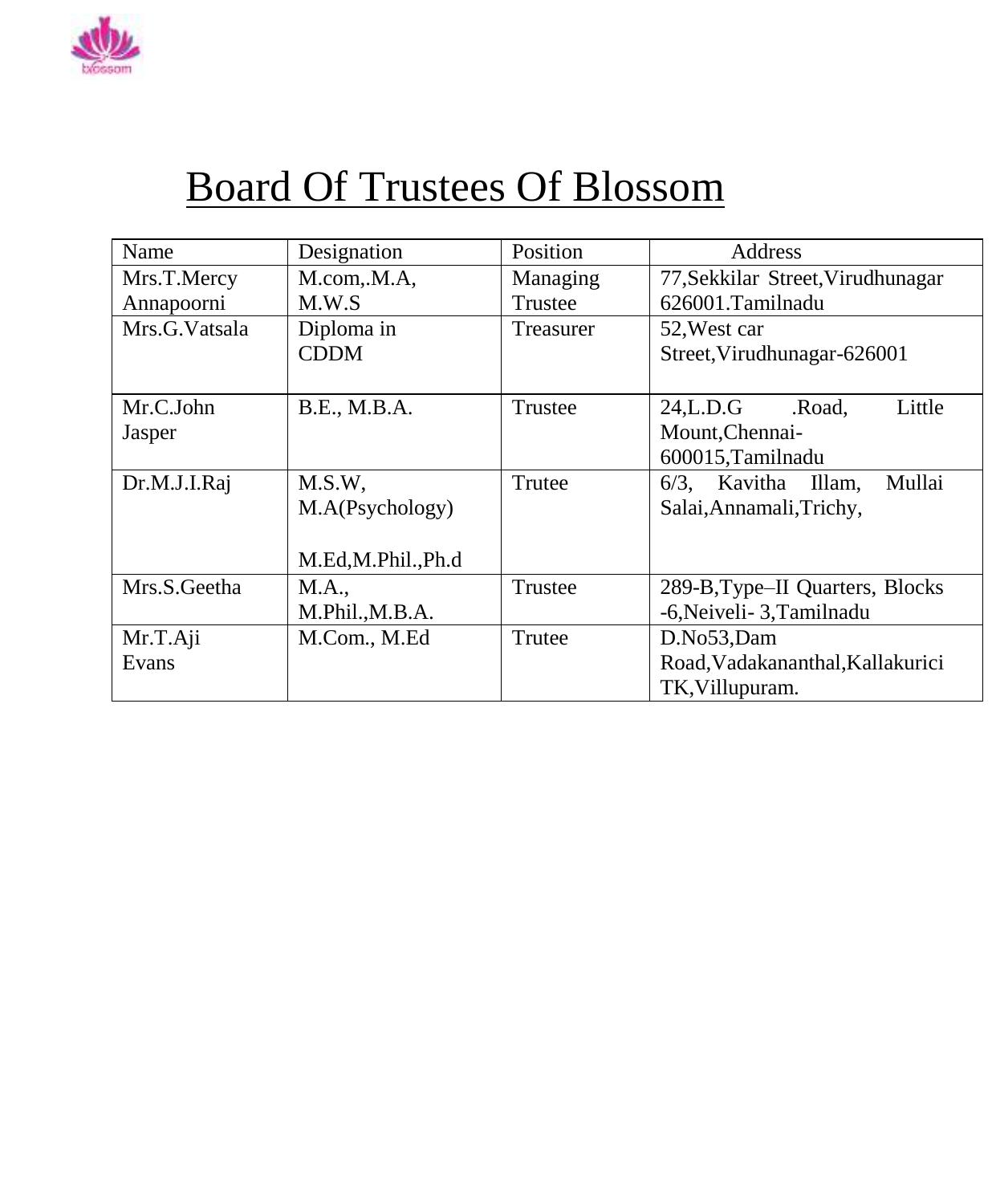

#### **Blossom Staff Members as on 31.03.2011**

| s.no           | <b>Name</b>             | position                    |
|----------------|-------------------------|-----------------------------|
| 1              | Mr.T.Charles Jacob      | <b>Poultry Manager</b>      |
| $\overline{2}$ | Mr.P.Bala Krishnan      | Accountant                  |
| 3              | Mrs.M.Vijayalakshmi     | <b>Office Coordinator</b>   |
| $\overline{4}$ | Mrs.J.Reeta             | Co-Ordinator                |
| 5              | Mr.D.Rajasakthivel      | Counsellor                  |
| 6              | Mrs.I.Panchavarnam      | <b>Cluster Co-Ordinator</b> |
| 7              | S.Yamuna                | <b>Computer Operator</b>    |
| 8              | Ms.M.Kohila             | Computer operator           |
| 9              | Mrs.A.Packiyam          | <b>Community Organiser</b>  |
| 10             | Mrs.T.Ruby Subramaniyam | <b>Outreach Worker</b>      |
| 11             | Mrs.L.Sundrammal        | <b>Outreach Worker</b>      |
| 12             | Mrs.M.Muthulakshmi      | <b>Outreach Worker</b>      |
| 13             | Mrs.P.Muthuvellammal    | <b>Outreach Worker</b>      |
| 14             | Mrs.M.Sugumari          | <b>Outreach Worker</b>      |
| 15             | Mr.K.Venkateswaran      | <b>Outreach Worker</b>      |
| 16             | Mrs.B.Manmatha Raja     | <b>Outreach Worker</b>      |
| 17             | Mrs.S.Kowsalya          | <b>Outreach Worker</b>      |
| 18             | Mrs.V.Valarmathi        | <b>Outreach Worker</b>      |
| 19             | Mr.M.Pandiaraj          | <b>Outreach Worker</b>      |
| 20             | Mrs.M.Sivagami          | <b>Outreach Worker</b>      |
| 21             | Mrs.S.Neelavathi        | <b>Outreach Worker</b>      |
| 22             | Mrs.P.Jothi             | <b>Outreach Worker</b>      |
| 23             | Mrs.B.Vetri Selvi       | <b>Outreach Worker</b>      |
| 24             | Mrs.S.Pasupathi         | <b>Outreach Worker</b>      |
| 25             | Mrs.J.P.Kavitha         | <b>Outreach Worker</b>      |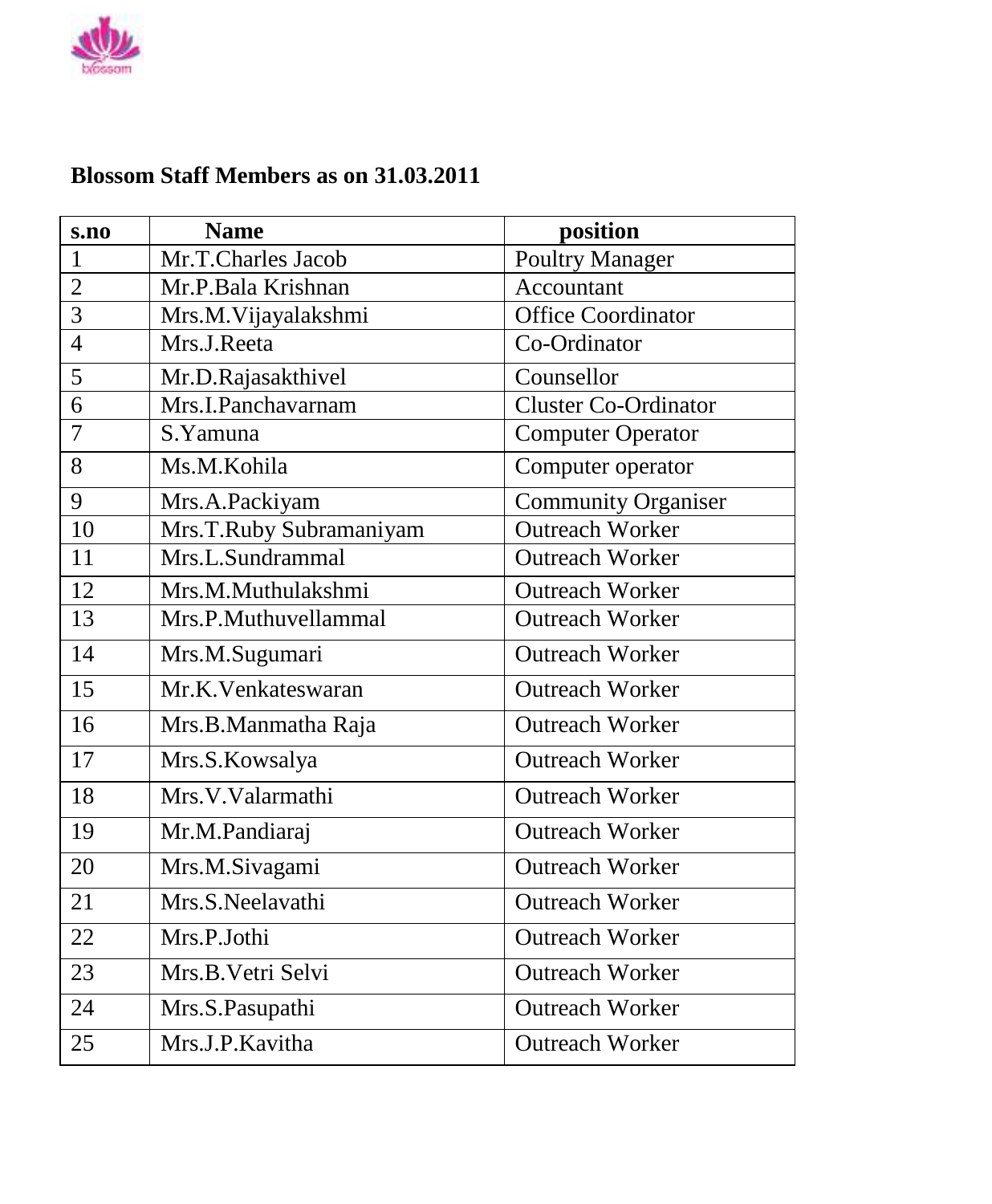

| 26 | Mrs.B.Mareeshwari    | Teacher                 |
|----|----------------------|-------------------------|
| 27 | Mr.K.Rajendra Prasad | Driver                  |
| 28 | Mr.J.Kumar           | <b>Office Assistant</b> |
| 29 | Mrs.J.Sunitha        | Warden                  |
| 30 | Mrs.B.Marikani       | Cook                    |
| 31 | Mrs.M.Mariyammal     | Cook                    |
| 32 | Mr.R.Anna Durai      | Worker                  |
| 33 | Mr.S.Thirupathi      | Worker                  |
| 34 | Mrs.M.Tamilarasi     | <b>Outreach Worker</b>  |
| 35 | Mrs.S.Boomika        | Assistant Program Co-   |
|    |                      | Ordinator               |

### **CONCLUSION**

During the 2010-2011 year, Blossom has implemented a range of health, social and financial projects which have disseminated information and raised awareness on a variety of issues in the District of Virudhunagar and Madurai. Thanks to Blossom's commitment to its mission and vision. Blossom has been helping and supporting the most vulnerable and marginalized groups in society to improve their health and social conditions.

Blossom would like to express its sincere appreciation to the following organizations for their valuable contributions:

1.Target TB 2.PWDS –Alliance/ABBOTT 3.Tamil Nadu State AIDS Control Society, Chennai 4.Tamil Nadu Social Welfare Board, New Delhi 5.Tamil Nadu Women Development Corporation, Chennai 6.Tamil Nadu Voluntary Health Association ,Chennai 7.District Collectorate, Virudhunagar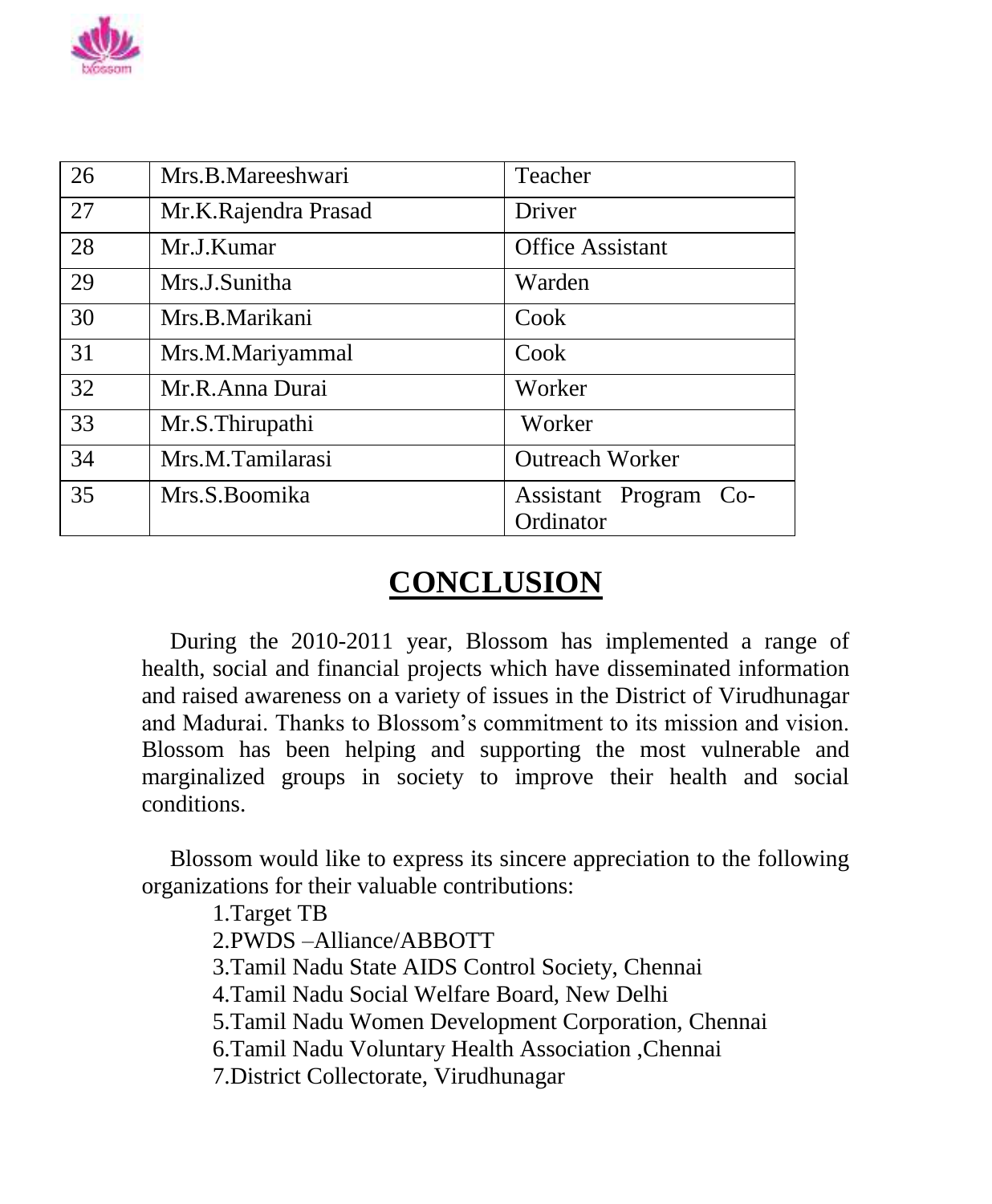

8.RNTCP, Virudhunagar 9.Joint Director of Health and Medical Services 10.Individual Philanthropists and Overseas Volunteers

Blossom also offers its sincere thanks to all the dedicated staff and the partnerships associated with local administration for their dedication, contribution and support with ensured the sources of all its projects.

The aim of Blossom is to show solidarity with people abandoned by their own near and dear ones…..,To give them a new life……., And to see happiness blossom in every face around us……, Join us in this Joyful Journey.

| <b>Our Bankers</b>       | <b>Our Auditor</b>                            |  |
|--------------------------|-----------------------------------------------|--|
| State bank of India      | manohar chowdhry & Associates                 |  |
| Madurai Road,            | (Charred Accountants)                         |  |
| Virudhunagar -626001     | I.Daneil Raj - Partner                        |  |
|                          | No.10, Myna Teppakulam 1 <sup>st</sup> Street |  |
| Indian Overseas Bank,    | East Gate, Madurai – 625001,                  |  |
| Madurai Road,            | Ph No: 0452-2331173, 2331271                  |  |
| Virudhunagar $-626001$ . |                                               |  |
|                          |                                               |  |

Union Bank of IndiaRailway Feeder Road,Virudhunagar – 626001.